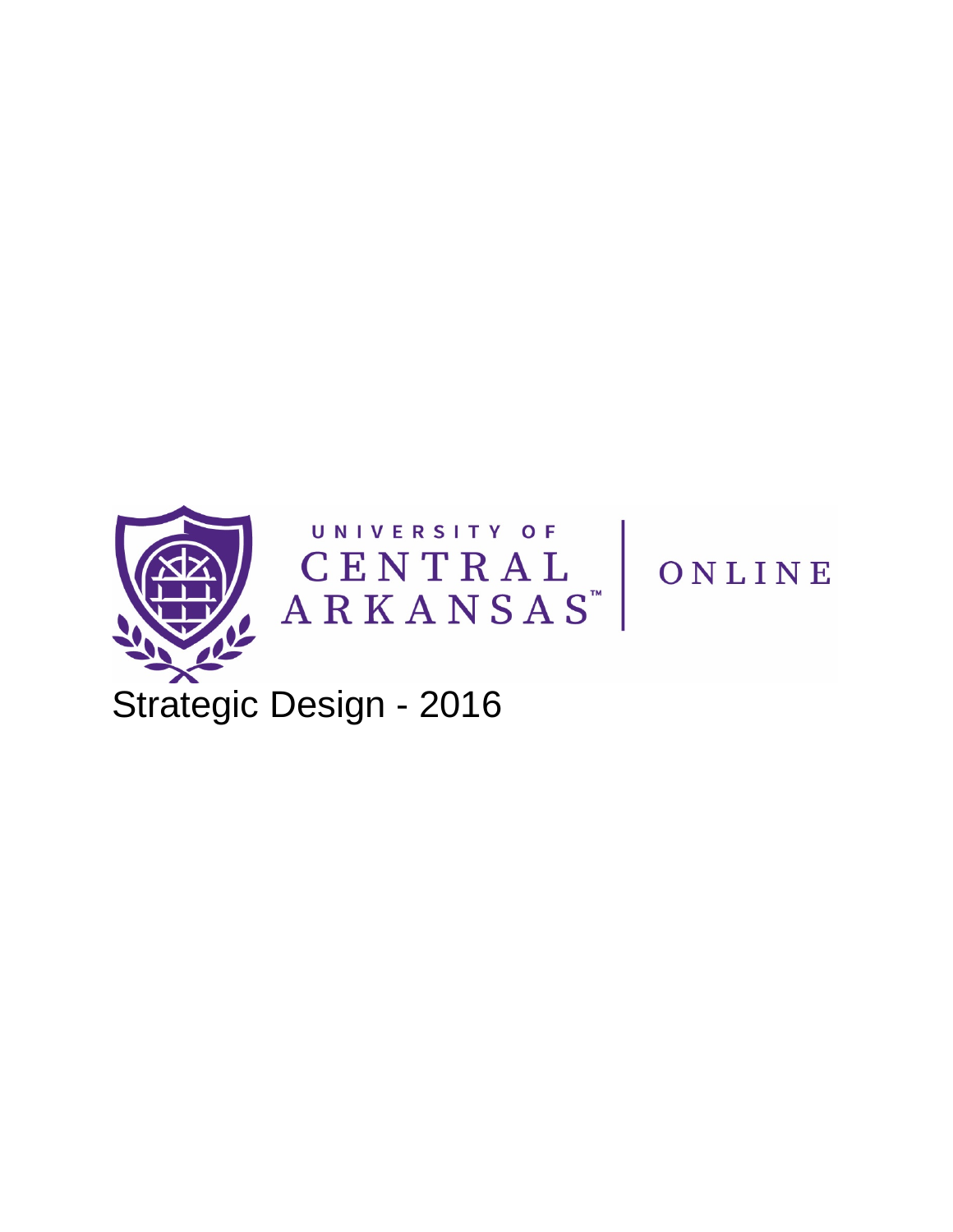| Admissions Requirements for New Undergraduate Completion Degree-Online Students8 |  |
|----------------------------------------------------------------------------------|--|
|                                                                                  |  |
|                                                                                  |  |
|                                                                                  |  |
|                                                                                  |  |
|                                                                                  |  |
|                                                                                  |  |
|                                                                                  |  |
|                                                                                  |  |
|                                                                                  |  |
| Course Design and Development Stipend Effective July 1, 2015 - June 30, 201811   |  |
|                                                                                  |  |
|                                                                                  |  |
|                                                                                  |  |
|                                                                                  |  |
|                                                                                  |  |
|                                                                                  |  |
|                                                                                  |  |
|                                                                                  |  |
|                                                                                  |  |
|                                                                                  |  |

## **Table of Contents**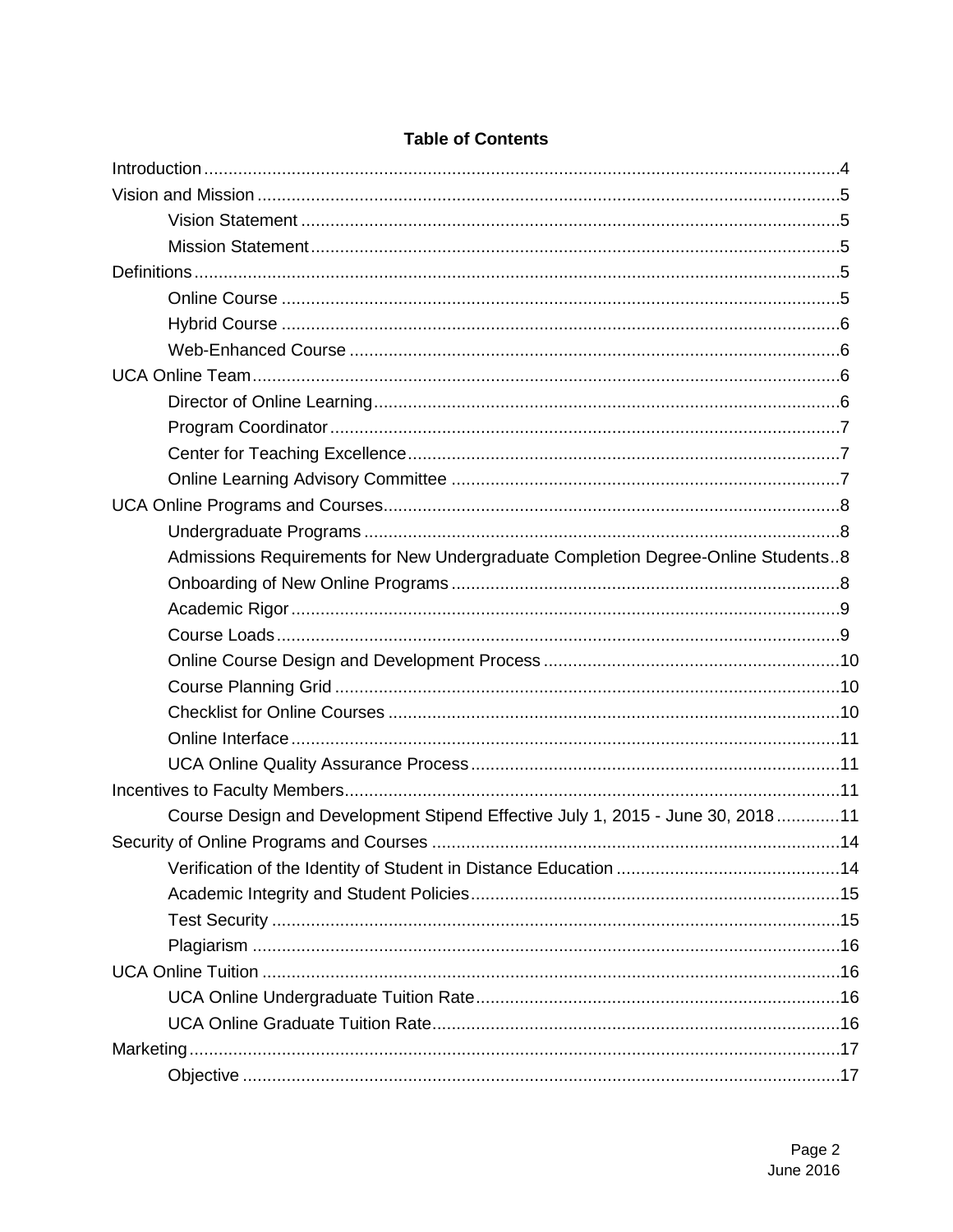| Appendixes |  |
|------------|--|
|            |  |
|            |  |
|            |  |
|            |  |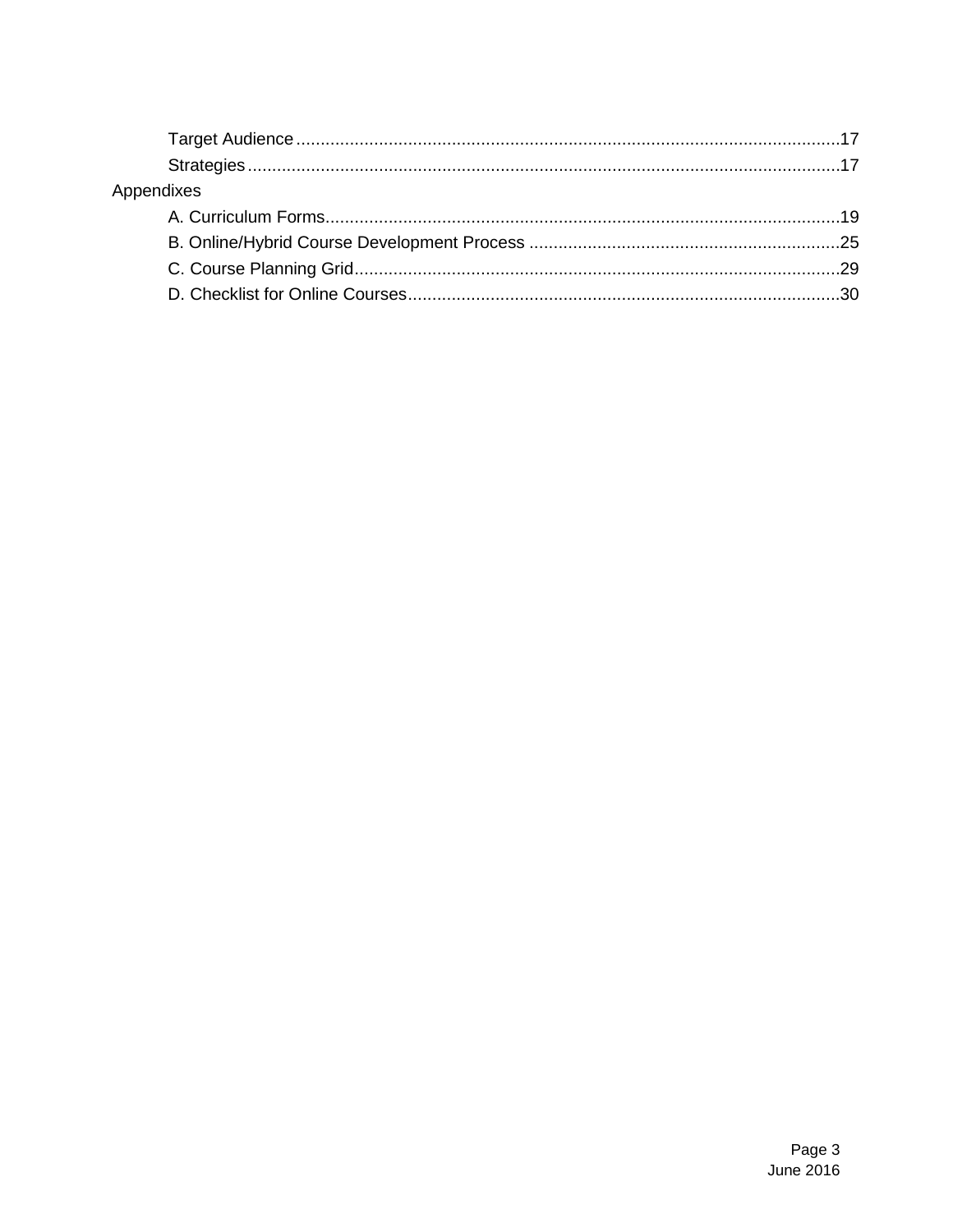## **Introduction**

<span id="page-3-0"></span>UCA Online Strategic Design is a living/dynamic document which serves as a guide to online learning at the University of Central Arkansas (UCA). The UCA Online Strategic Design is evaluated and reviewed annually for necessary revisions.

Online learning is one of the most rapidly-growing areas of higher education. The 2015 Survey of Online Learning, *Online Report Card: Tracking Online Education in the United States* revealed that distance education enrollments are continuing to grow at a rate of 7% overall between fall 2012 and fall 2014. The survey was designed, administered, and analyzed by the [Babson Survey Research Group](http://www.babson.edu/Academics/faculty/provost/Pages/babson-survey-research-group.aspx) and co-sponsored by the Online Learning Consortium (OLC), Pearson, StudyPortals, WCET, and Tyton Partners, with additional data from the [National Center for Education Statistics' Integrated Postsecondary Education Data](http://nces.ed.gov/ipeds)  [System](http://nces.ed.gov/ipeds) (IPEDS).

UCA has experienced over a 91% increase in online student semester credit hours from 2011 to 2016 (Figure 1). Online student semester credit hours now [constitutes](http://www.thesaurus.net/constitutes) approximately 10% of the total student semester credit hours at UCA.



Figure 1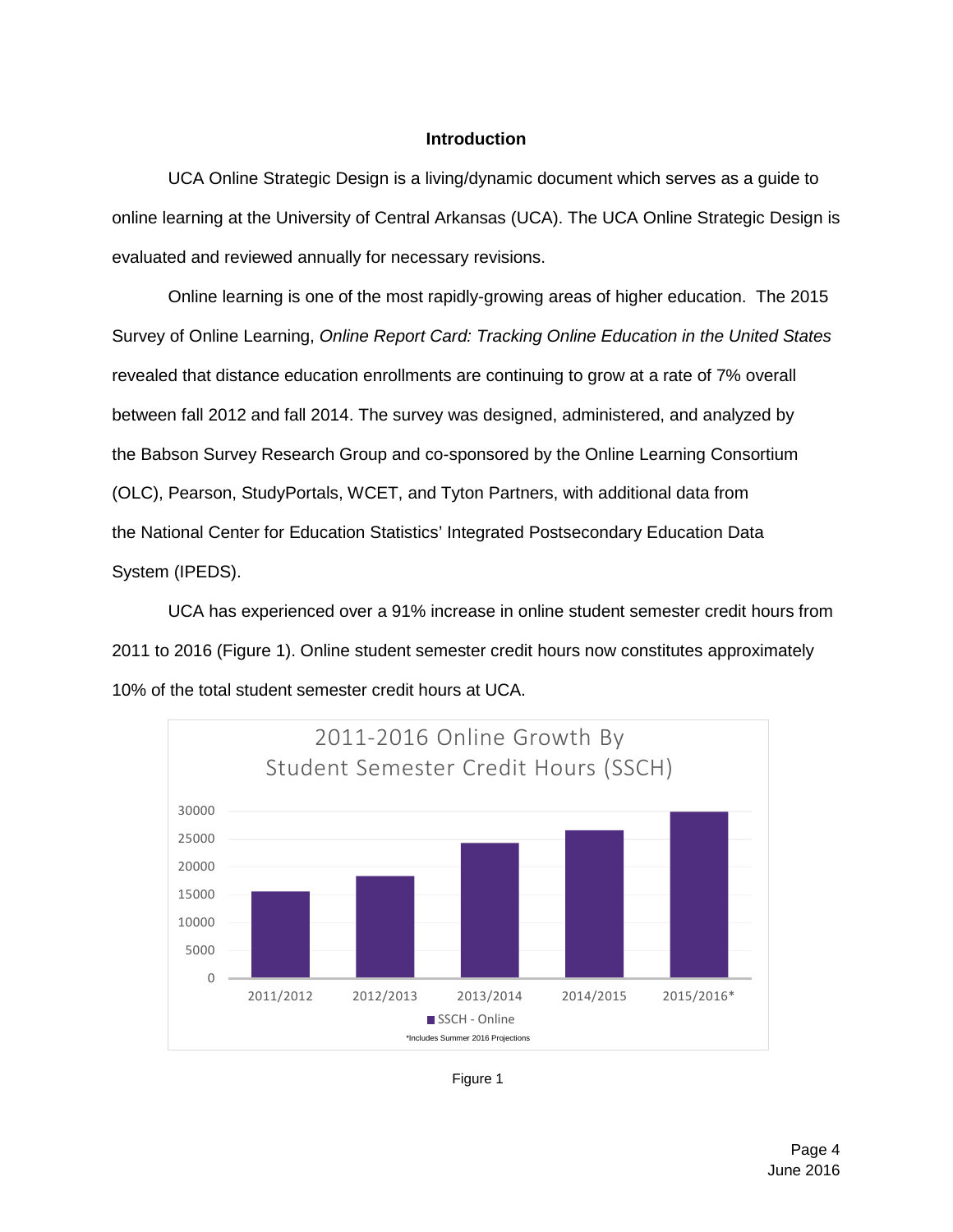In meeting this growing demand, UCA is committed to providing the instructional, administrative, financial, technological, and student services support to serve learners, faculty, and staff engaged with online learning. UCA Online is part of Academic Affairs and was created to provide the internal structure for high-quality online courses, online programs, and online student services.

## <span id="page-4-2"></span>**Vision and Mission**

<span id="page-4-0"></span>UCA Online supports the mission, goals, and objectives of the University of Central Arkansas.

## <span id="page-4-1"></span>**Vision Statement:**

UCA Online will expand access to courses, degrees, certificates, and student support services delivered using state-of-the-art distance technology and sound pedagogical methods for on and off campus students.

## **Mission Statement:**

UCA Online provides leadership and support in the development, delivery, evaluation, and assessment of student-centered educational opportunities and ensures access to highquality courses, degrees, certificates, and student support services delivered using state-of-theart distance technology and sound pedagogical methods.

#### **Definitions**

The following are definitions utilized at UCA for programs and courses delivered using state-of-the-art distance technology and sound pedagogical methods as well as courses enhanced with online resources.

#### <span id="page-4-3"></span>**Online Course**

Any program or course that is online and requires no on campus meetings with the instructor or class. In-person attendance may still be required for certain off-campus activities such as proctored exams, clinical experience, and internship hours. Online courses emphasize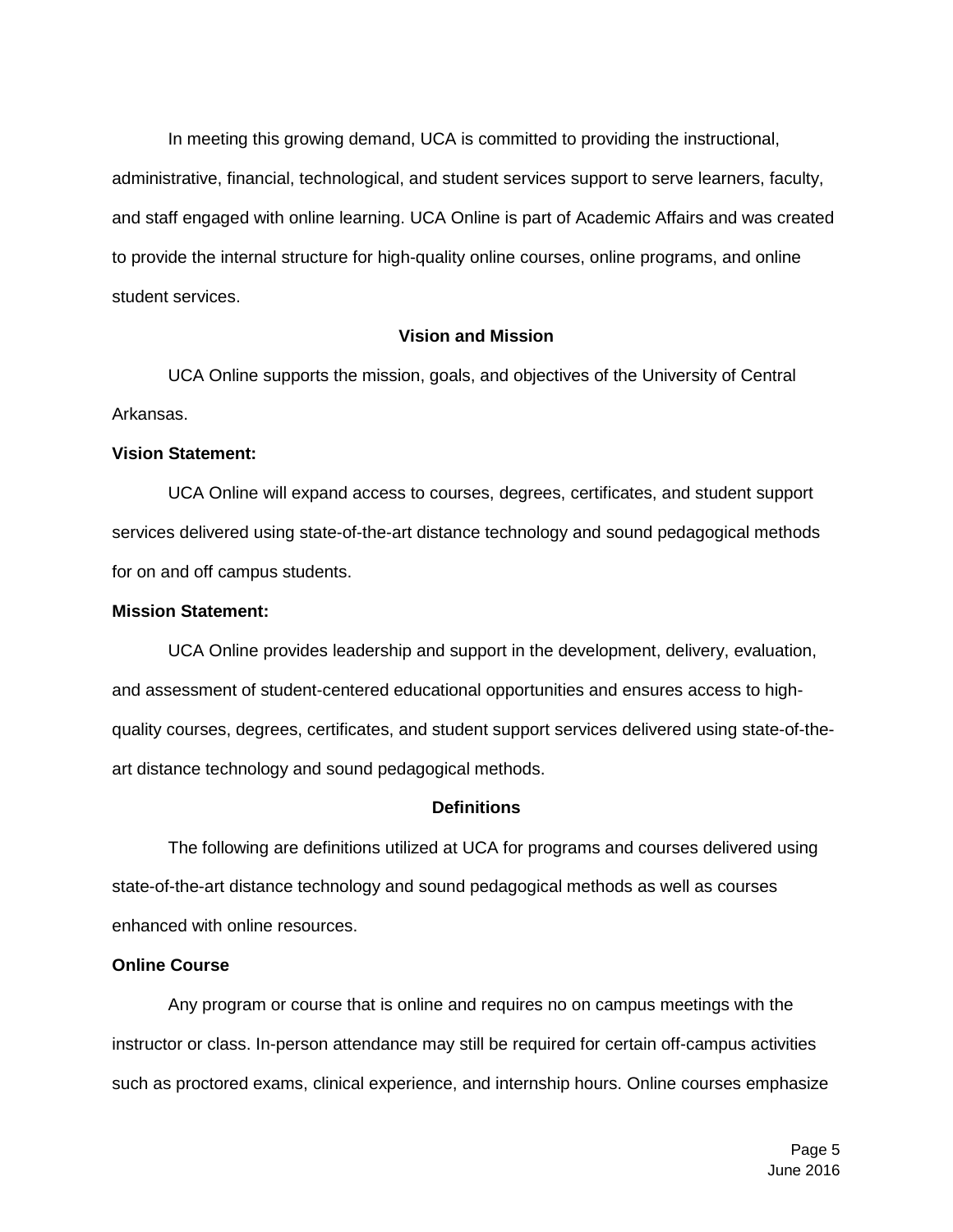student learning communities, computer-mediated communication, and active student learning. Online programs and courses are offered through UCA's Course Management System (Blackboard). Online courses are designated in Banner with the instructional method Distance Education Asynchronous (DEAS).

#### <span id="page-5-0"></span>**Hybrid Course**

Any program or course ("HYBR" Instructional Method) in which some portion of traditional "seat time" has been replaced by online academic activities. A hybrid program or course would require one or more scheduled in-person session with the instructor or class, with the remaining activities occurring online. In-person attendance may also be required for certain off-campus activities such as proctored exams, clinical experience, and internship hours. Hybrid programs and courses are offered through UCA's Course Management System (Blackboard). Hybrid courses are designated in Banner with the instructional method Hybrid (HYBR).

#### <span id="page-5-1"></span>**Web-Enhanced Course**

A web-enhanced course is any traditional face-to-face course that includes online student resources, but no "seat-time" is being replaced by online activities. Adding content to UCA's Course Management System (Blackboard) to supplement a traditional face-to-face course does not require review and approval through the curriculum development process.

#### **UCA Online Team**

#### <span id="page-5-3"></span><span id="page-5-2"></span>**Director of Online Learning**

Under the direction of the Associate Provost for Instructional Support, the Director of Online Learning leads the strategic initiatives and the day-to-day operations of UCA Online. The Director of Online Learning collaborates closely with the Vice President for Information Systems and Technology, the Director of Transfer Services, the Director of the Center for Teaching Excellence, the Director of Admissions, the Associate Vice President for Communications,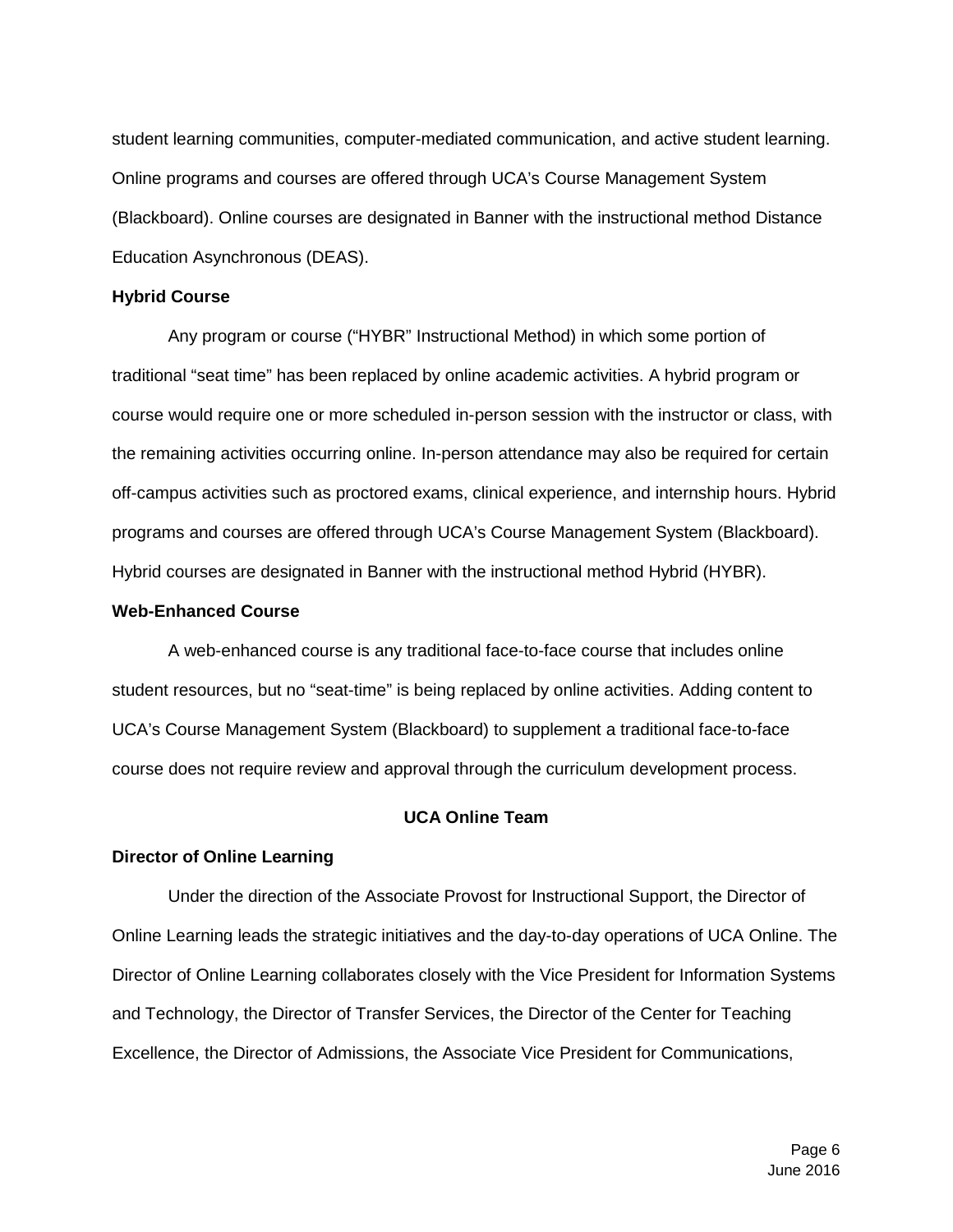Public Relations and Marketing, and the Online Learning Advisory Committee to support the mission and goals of UCA Online.

#### <span id="page-6-0"></span>**Program Coordinator**

Under the direction of the Director of Online Learning, the Program Coordinator's primary responsibility is assisting interested students in enrolling and retaining enrolled online students. This position serves as an online success coach assisting faculty in achieving student success. Additionally, he/she focuses on ensuring that the admissions process for online students is efficient and runs smoothly.

#### <span id="page-6-1"></span>**Center for Teaching Excellence**

Under the direction of the Associate Provost for Instructional Support, the Director of the Center for Teaching Excellence collaborates with UCA Online in supporting faculty professional development and supervises the instructional designers.

Instructional designers are located in the Center for Teaching Excellence and are responsible for working with faculty to ensure that the quality standards established by UCA Online are met in online courses and programs. The instructional designers are a resource for faculty and work with them collaboratively to design and develop online courses that allow students to have a high-quality and consistent experience.

#### <span id="page-6-2"></span>**Online Learning Advisory Committee**

<span id="page-6-3"></span>The Online Learning Advisory Committee consists of faculty, administrators, and students and serves as an advisory group to the Director of Online Learning. The committee meets once per month to discuss issues and make recommendations concerning online learning. Information regarding the Online Learning Advisory Committee's charge and membership can be found at [uca.edu/committees/.](http://uca.edu/committees/)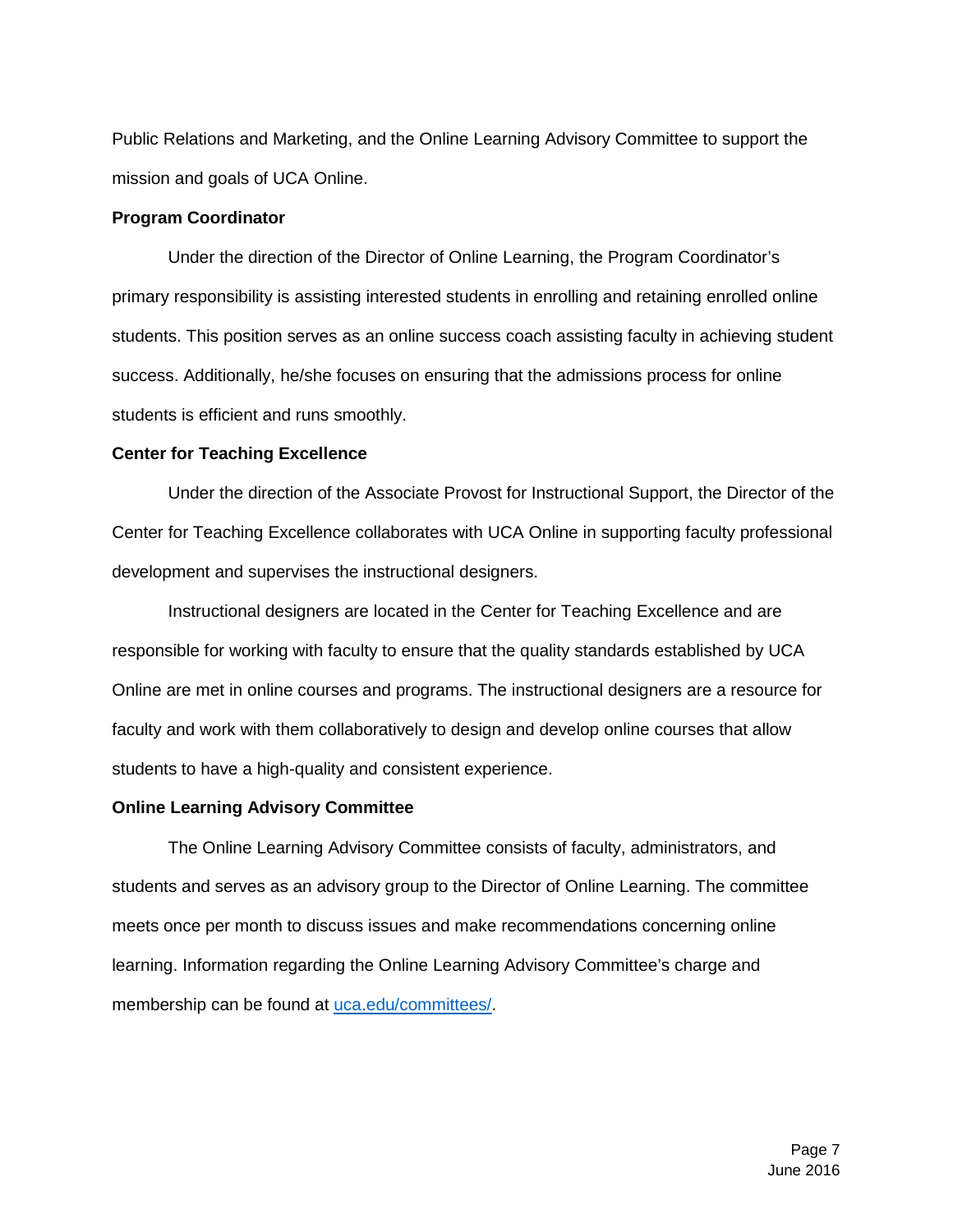## **UCA Online Programs and Courses**

#### <span id="page-7-0"></span>**Undergraduate Programs**

Programs offered at the undergraduate level are designed as degree completion programs, with most covering the final 60 credits of the degree. These degree programs are open to undergraduate students seeking to complete their bachelor's degree.

#### <span id="page-7-1"></span>**Admissions Requirements for New Undergraduate Completion Degree - Online Students**

All new undergraduate completion degree students entering UCA Online are required to meet the following admission criteria:

- 1. Completed at least 60 credit hours at an accredited university unless otherwise specified by the degree program.
- 2. Completed the 35-hour State Minimum Core curriculum.
- <span id="page-7-2"></span>3. Meet all UCA admission requirements and program requirements as specified in the current Undergraduate Bulletin.

UCA Online collaborates with the Director of Transfer Services to establish successful articulation agreements which will allow students completing associate degrees at two-year institutions to complete bachelor's degrees at UCA.

## **Onboarding of New Online Programs**

UCA does not require any academic course or program to move to the online format. The Director of Online Learning works in partnership with the academic deans and department chairs to identify potential programs for online delivery. In order for a program to be delivered online, the department chair must contact the Director of Online Learning and request a program analysis. During this process, the department chair, academic dean, Associate Provost for Instructional Support, and the Director of Online Learning will assess the program to determine if it is a viable online endeavor. Some of the areas of focus in this assessment will include: potential market of the degree program, feasibility for the development of online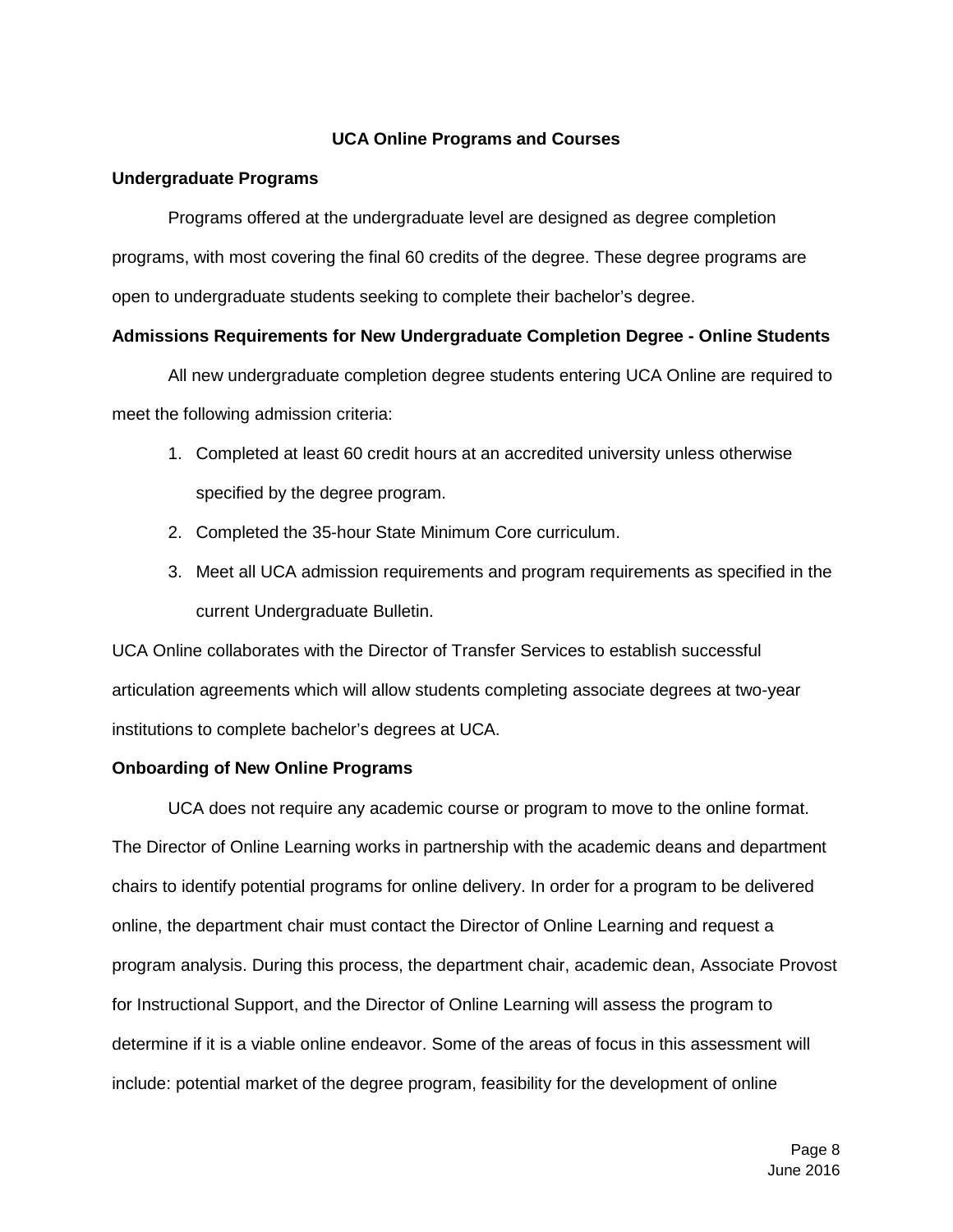delivery, and faculty interest in converting courses to an online format. Once the analysis is completed, the department chair, academic dean, Associate Provost for Instructional Support, and the Director of Online Learning will make a determination as to the viability of the program to convert to online delivery and establish a timeline for delivery of the program.

#### <span id="page-8-0"></span>**Academic Rigor**

Online courses at UCA maintain the same level of quality and rigor as their face-to-face counterparts. The goal of UCA Online is to provide the same high quality academic experience received by traditional UCA students. Online courses are designed and developed utilizing existing or new curriculum and learning outcomes. Courses and programs not previously approved to deliver online through the UCA curriculum approval process will be required to submit the proper form to receive approval.

- 1. Curriculum Form U2-O (see [Appendix A\)](#page-18-0), Undergraduate Curriculum Change: Conversion to Online or Hybrid Delivery (updated 2015-11-27).
- 2. Curriculum Form G2-O (see [Appendix A\)](#page-18-0), Graduate Curriculum Change: Conversion to Online or Hybrid Delivery (updated 2015-11-27).

Online delivery of 50% or more of a degree or certificate program also requires notification to the UCA Board of Trustees and the Arkansas Higher Education Coordinating Board using ADHE Form LON-13 (see [Appendix A\)](#page-18-0).

#### <span id="page-8-1"></span>**Course Loads**

Online courses taught by faculty are considered part of their regular teaching load or as an overload. As such, if enrollment exceeds the available load of the department for online courses, the department is responsible for determining how best to deliver the additional sections.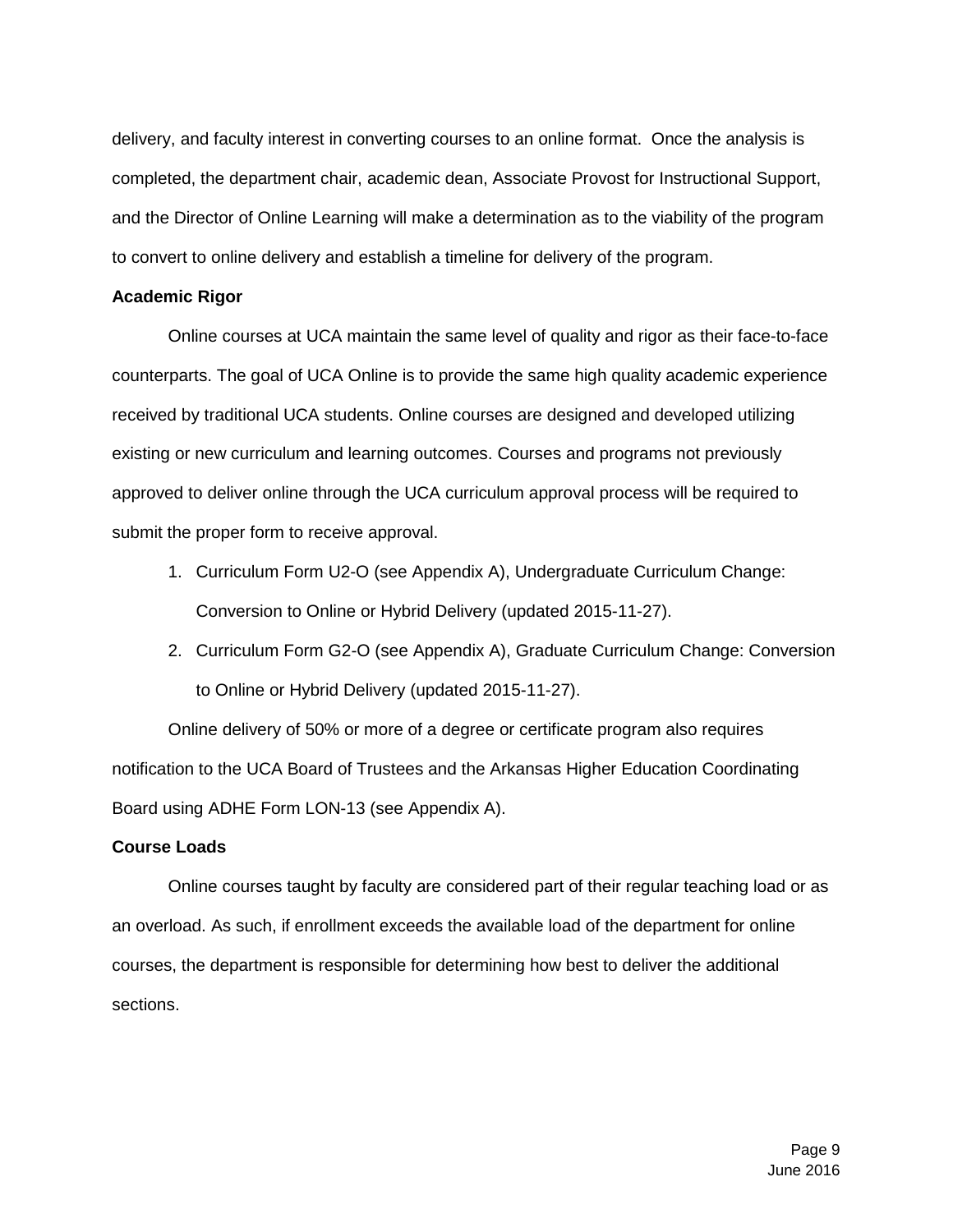#### <span id="page-9-0"></span>**Online Course Design and Development Process**

The goal of the UCA Online Course Development Process (Appendix B) is to provide a collaborative approach to online course design and development that combines sound online pedagogy with the academic rigor and excellence expected of University of Central Arkansas courses. The process of creating a new online course or converting a face-to-face course to an online course can be time consuming and demanding. To facilitate this process, faculty members are partnered with an Instructional Designer in the CTE who assists with the design and development of the online course using the UCA Online Course Development Process. The UCA Online Course Development Process is based on best practices and research in the field of distance education. During the design and development process, the course learning activities and interactions, the course resources and materials, the instructional technologies, and the course assessments are adapted, if necessary, to accommodate online delivery of the content.

## <span id="page-9-1"></span>**Course Planning Grid**

The Course Planning Grid (Appendix C) is an integral part of the Online Course Development Process. The Course Planning Grid allows faculty to establish module level learning outcomes and align them with the course learning activities and interactions, the course resources and materials, the instructional technologies, and the course assessments. Establishing learning outcomes before the course is developed helps to clarify learning expectations and content for the students.

## <span id="page-9-2"></span>**Checklist for Online Courses**

This checklist (Appendix D) is completed by the faculty member and the instructional designer after a course is developed and before the course is taught for the first time. The checklist will be reviewed collaboratively by the faculty member and the instructional designer.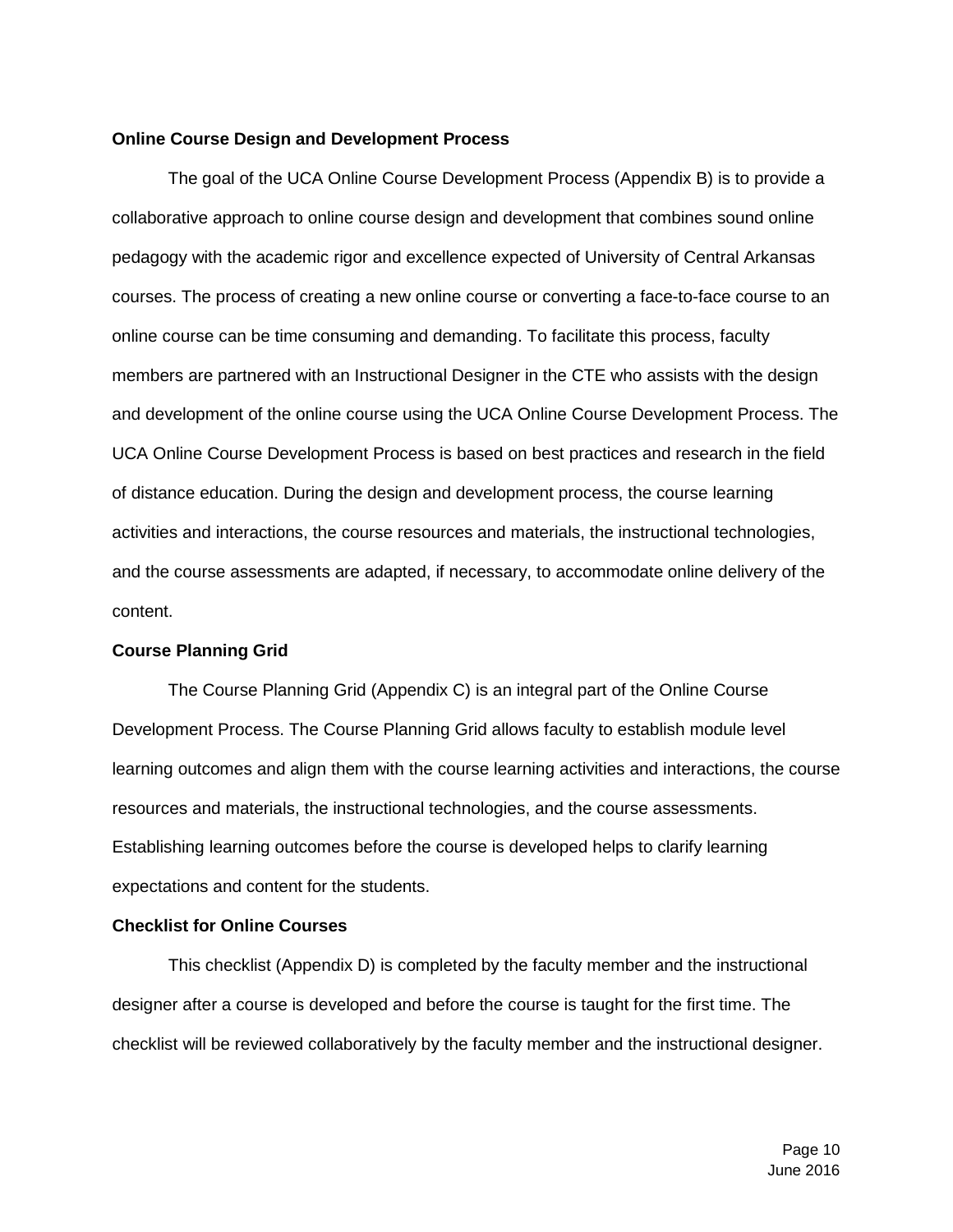Many of the components from the checklist are pre-designed into the UCA Online Interface. The checklist is one step in the quality assurance process being developed for online courses.

#### <span id="page-10-0"></span>**Online Interface**

The UCA Online Interface enables faculty to construct courses in conjunction with the UCA Online Course Development Process that are easily customized without requiring advanced web design/development or technology skills. The UCA Online Interface is built into Blackboard Learn, UCA's Course Management System. The Online Interface provides consistency in both navigation and structure, while offering continuity for learners regardless of the course discipline. This approach empowers faculty to focus on the content, the learning outcomes, and the instructional strategies rather than being concerned about graphic design elements, layout, navigation, typography, and usability.

#### <span id="page-10-1"></span>**UCA Online Quality Assurance Process**

To ensure quality and consistency in online courses and programs at UCA, all new and existing courses once converted using the UCA Online Course Development Process and the UCA Online Interface will progress through a two-step quality assurance process. The first step will be completing the Checklist for Online Courses before the course is taught for the first time. After the course has been taught at least three times, the second step will be a review of the online course by a designated team utilizing the UCA Quality Guidelines Rubric that weighs course design, course structure/organization, student support, interactions, collaboration, alignment of learning objectives with instructional strategies, resources, and assessments. The QA process does not review course content.

## **Incentives to Faculty Members**

## <span id="page-10-3"></span><span id="page-10-2"></span>**Course Design and Development Stipend Effective July 1, 2015 - June 30, 2018**

Faculty will be paid a stipend for the successful development of a new online course or the conversion of an existing online course to the UCA Online Blackboard interface. The Course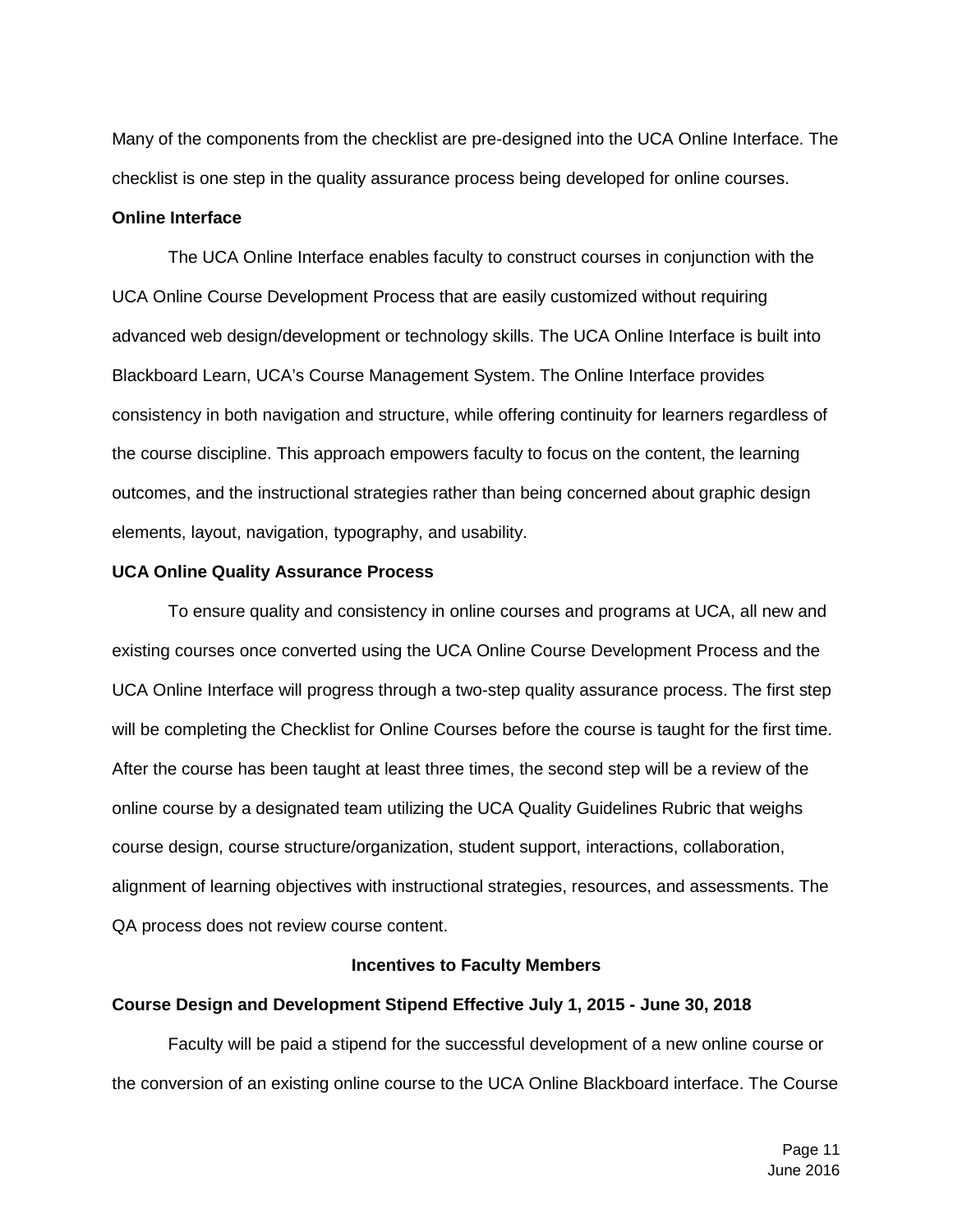Design and Development Stipend will be distributed in two payments that will occur upon completion of the course development/conversion process and after teaching the course for the first time.

To receive the stipend, the faculty member must complete the following steps:

- 1. Submit the appropriate curriculum form [\(Appendix A\)](#page-18-0) to the department curriculum committee if the course has not already been approved for online delivery. The complete list of UCA courses previously approved for online or hybrid delivery is listed on UCA's website at [http://uca.edu/panda/curriculum-development-process](http://uca.edu/panda/curriculum-development-process-guide/appendix-b/)[guide/appendix-b/](http://uca.edu/panda/curriculum-development-process-guide/appendix-b/).
- 2. Contact the Director of Online Learning to schedule the development or conversion of an online course.
- 3. Attend two Online Learning Consortium workshops that will be paid for by UCA Online. These workshops must be completed after the online course is scheduled for conversion or development. Upon completion of each workshop, forward the Certificate of Completion to the Director of Online Learning.
	- a. REQUIRED: New to Online: Essentials Part 1, Getting Started. Workshop topics include: Course Design, Delivery and Assessment; Instructor Roles and Competencies; Five Pillars of Quality in Online Education; Engaging the Learners; Student Readiness and Expectations. **As of July 1, 2016, faculty members developing an online course must complete this workshop prior to receiving the first stipend payment. Faculty members who have already developed an online course that has passed the essential components of the Checklist for Online Courses (Appendix D),** *before July 1, 2016***, will receive the first stipend payment and must complete this workshop before July 1, 2017 to receive the second stipend payment.** Faculty members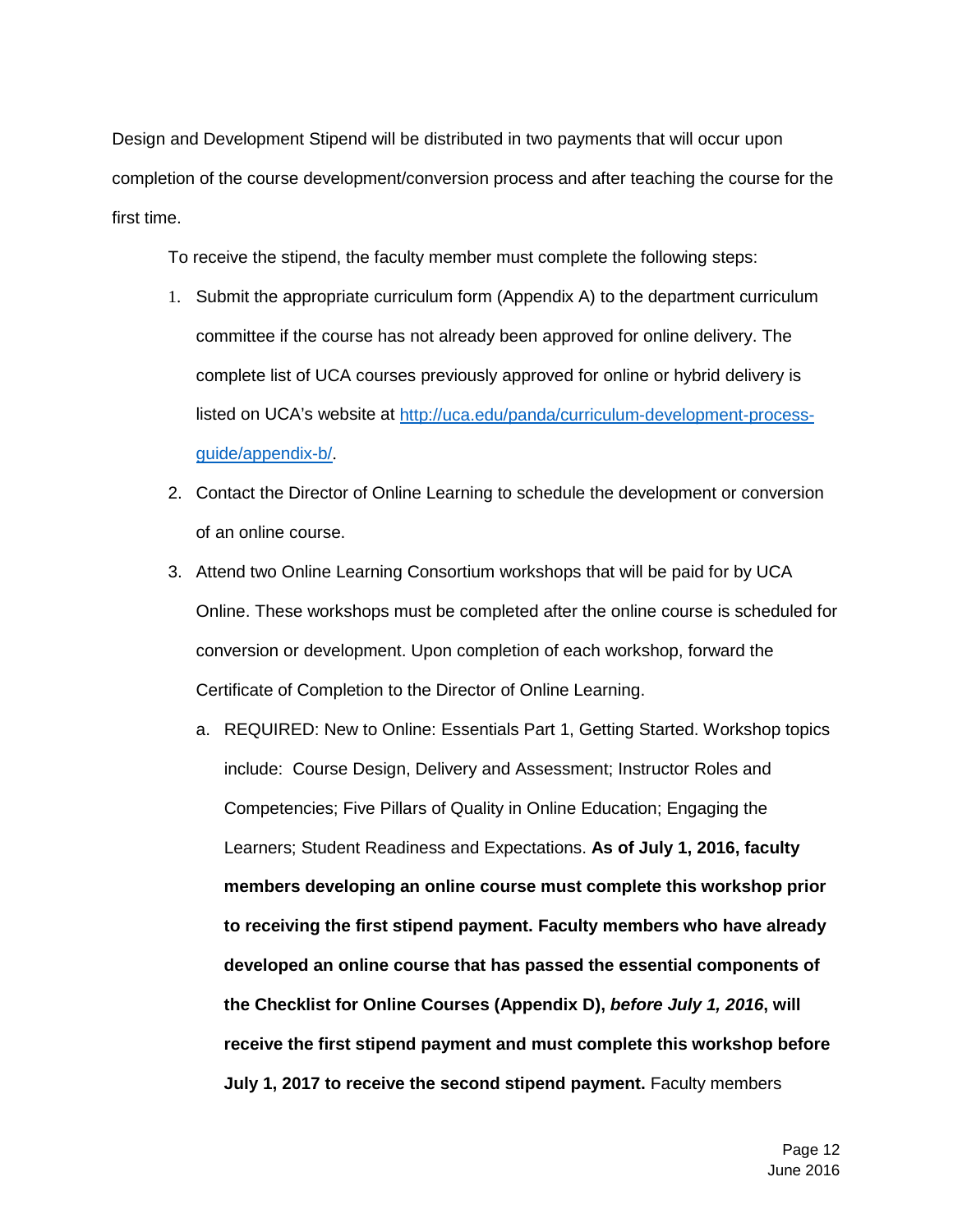developing more than one online course only need to complete this workshop once.

- b. Faculty choice from a list of over 100 workshops offered by Online Learning Consortium. Workshop options will be discussed when you contact UCA Online to initiate the course development/conversion process. **Faculty members developing an online course must complete this workshop prior to receiving the second stipend payment.**
- 4. Work with an Instructional Designer using the UCA Online Design and Development Process and Interface to develop your course and agree to a timeline to complete the course conversion process.
- 5. Upon completion of the course development/conversion, the course must pass the essential components of the Checklist for Online Courses (Appendix D). At that time, the Director of Online Learning will be notified in writing by the Instructional Designer assigned to the faculty/course. When notification is received and the faculty member has completed any required workshops as described above, the proper paperwork will be submitted for the first payment.
- 6. After the faculty member has taught the new or converted online course and the faculty member has completed any required workshops as described above, the proper paperwork will be submitted for the second and final payment.

If the faculty member has *not* taught the course online in the three previous years, the Course Design and Development Stipend is provided in the table below:

| <b>Course Credit Hours</b> | Stipend | Payments            |
|----------------------------|---------|---------------------|
|                            | \$3,300 | \$1,500 and \$1,800 |
|                            | \$2,500 | \$1,000 and \$1,500 |
|                            | \$1,700 | \$700 and \$1,000   |
|                            | \$900   | \$400 and \$500     |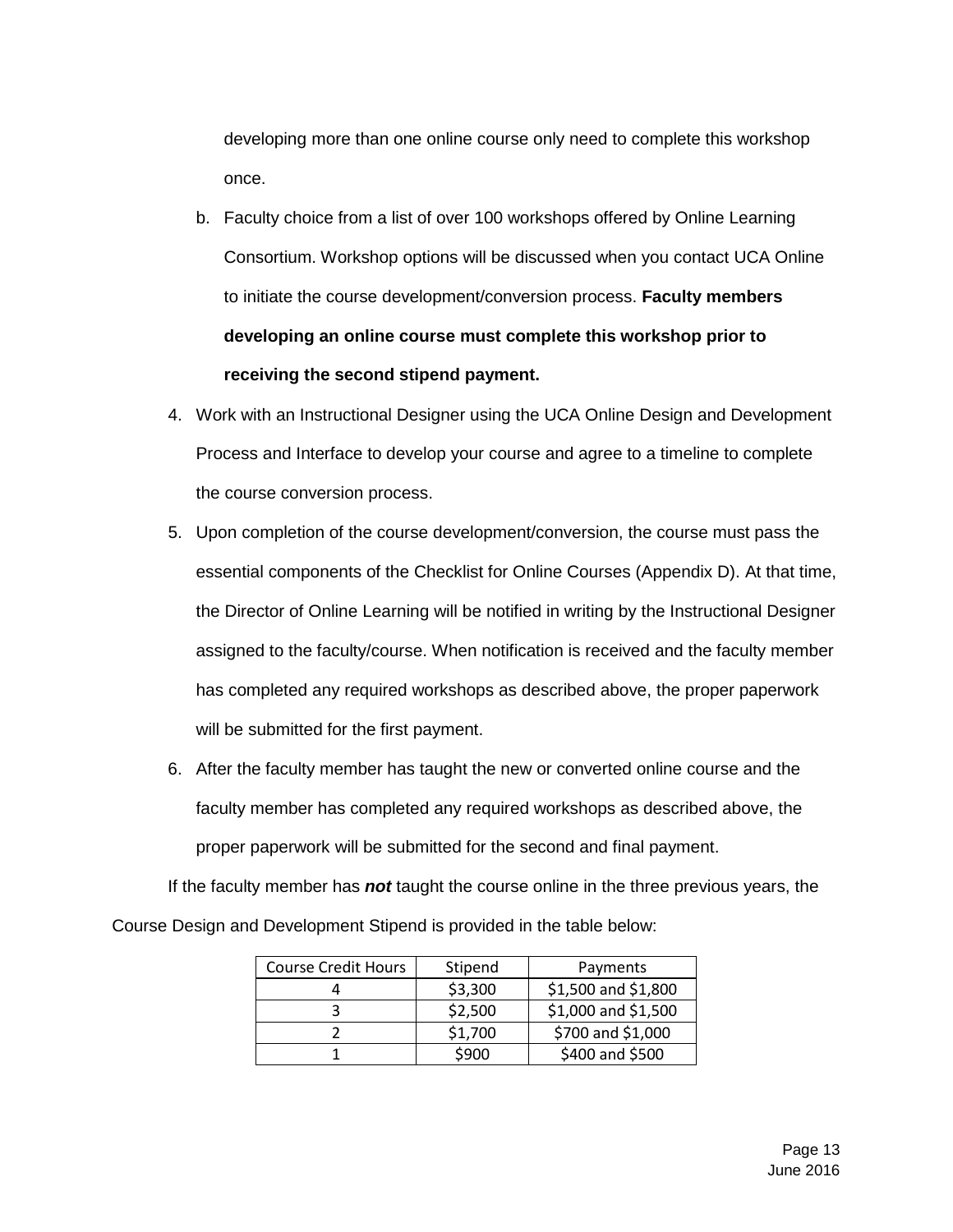If the faculty member has taught the course online in the three previous years, the Course Design and Development Stipend is provided in the table below:

| <b>Course Credit Hours</b> | Stipend | Payments          |
|----------------------------|---------|-------------------|
|                            | \$1,700 | \$700 and \$1,000 |
|                            | \$1,300 | \$600 and \$700   |
|                            | \$900   | \$400 and \$500   |
|                            | \$500   | \$250 and \$250   |

The process, criteria, and amounts for receiving a Course Design and Development Stipend as described in this document will be reevaluated on an annual basis and are subject to change beginning July 1, 2018.

## <span id="page-13-0"></span>**Security of Online Programs and Courses**

## <span id="page-13-1"></span>**Verification of the Identity of Student in Distance Education**

In compliance with the Higher Education Opportunity Act (HEOA) of 2008 and Higher Learning Commission Policy 3.12, University of Central Arkansas (UCA) has established and will periodically review a process to determine that the student who originally enrolled in a distance education course or program is the same student submitting assignments, taking exams and receiving the academic credit. UCA meets or exceeds the standards through the following procedures:

- Every student enrolled at UCA is given a secure login and personal identification passcode to access their MyUCA account.
- To enroll in courses, students must utilize their secure MyUCA student login and passcode.
- The use of a secure login and passcode is required to access all distance education courses offered through UCA's course management system. The login and passcode system provides security and privacy for all course work and exams.
- Video recording capability during non-proctored online exams is available.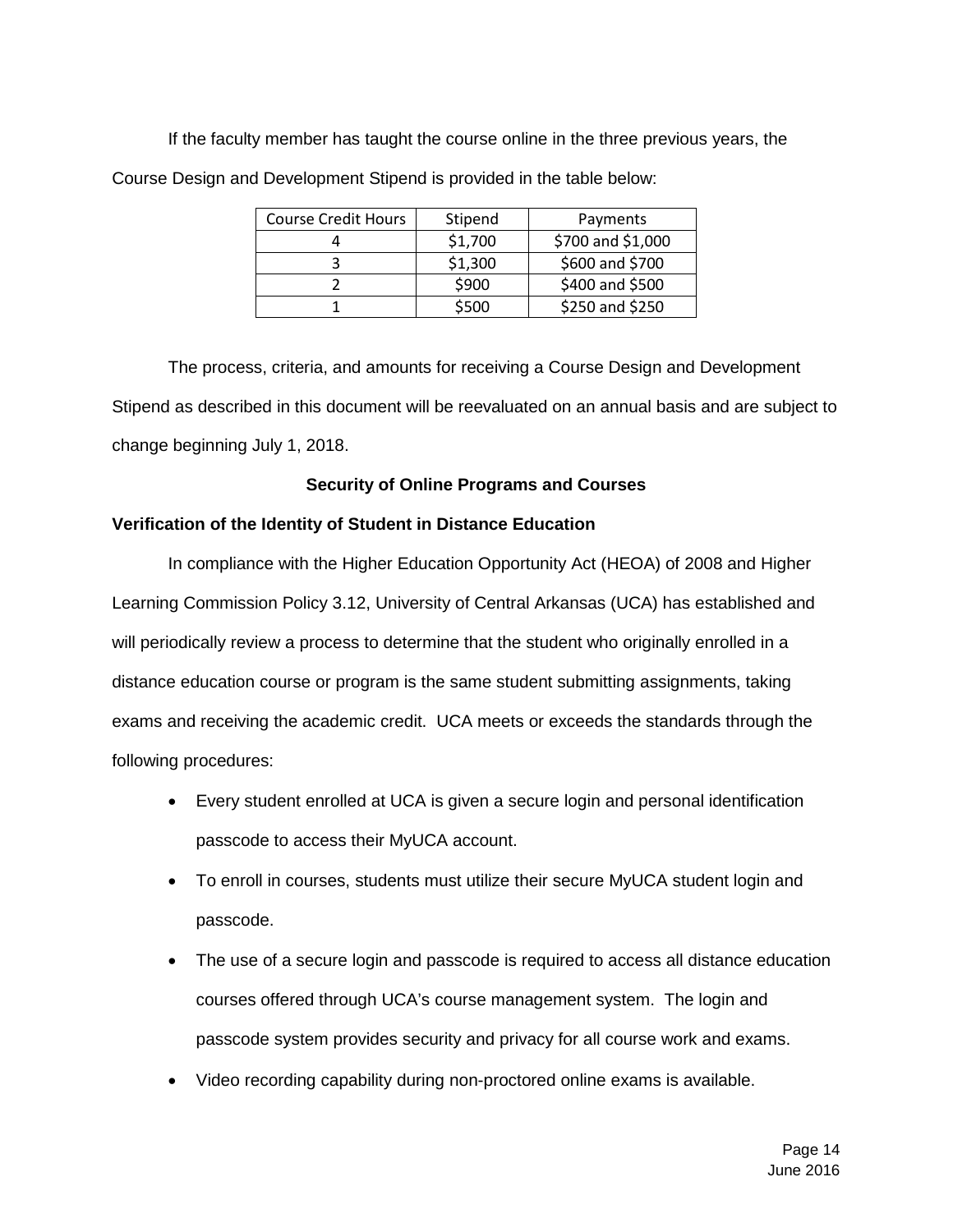- Writing style software for anti-plagiarism can be utilized.
- Custom browser that locks down the online testing environment within UCA's course management system.

UCA will implement new or other technologies and practices that are effective in verifying student identification in accordance with federal and state regulations when financially feasible and available. UCA will make every possible attempt to protect student privacy and will report students who falsify their identity on any UCA documentation. Incidents will be reported to the Office of the Inspector General of the U.S. Department of Education.

## <span id="page-14-0"></span>**Academic Integrity and Student Policies**

Online students are held to same standards for academic integrity and adhering to student policies as any student attending UCA. All students should read and be familiar with the requisite policies of their degree program in the current Academic Bulletin and the policies of the UCA Student Handbook, including the Academic Integrity policy (Board Policy 709) and the Sexual Misconduct policy (Board Policy 511).

## **Test Security**

A valid concern for any instructor teaching an online course is the integrity of the assessment process. UCA has several options available to assist with test security in online courses:

- Respondus LockDown Browser (LDB) protects the integrity of a test by locking down the student's computer allowing nothing to be done except completing the exam (no print, save/capture, web-browse, or software).
- Respondus Monitor works in conjunction with LDB to use a student's webcam to record the video/audio during exam completion. A specific startup sequence requires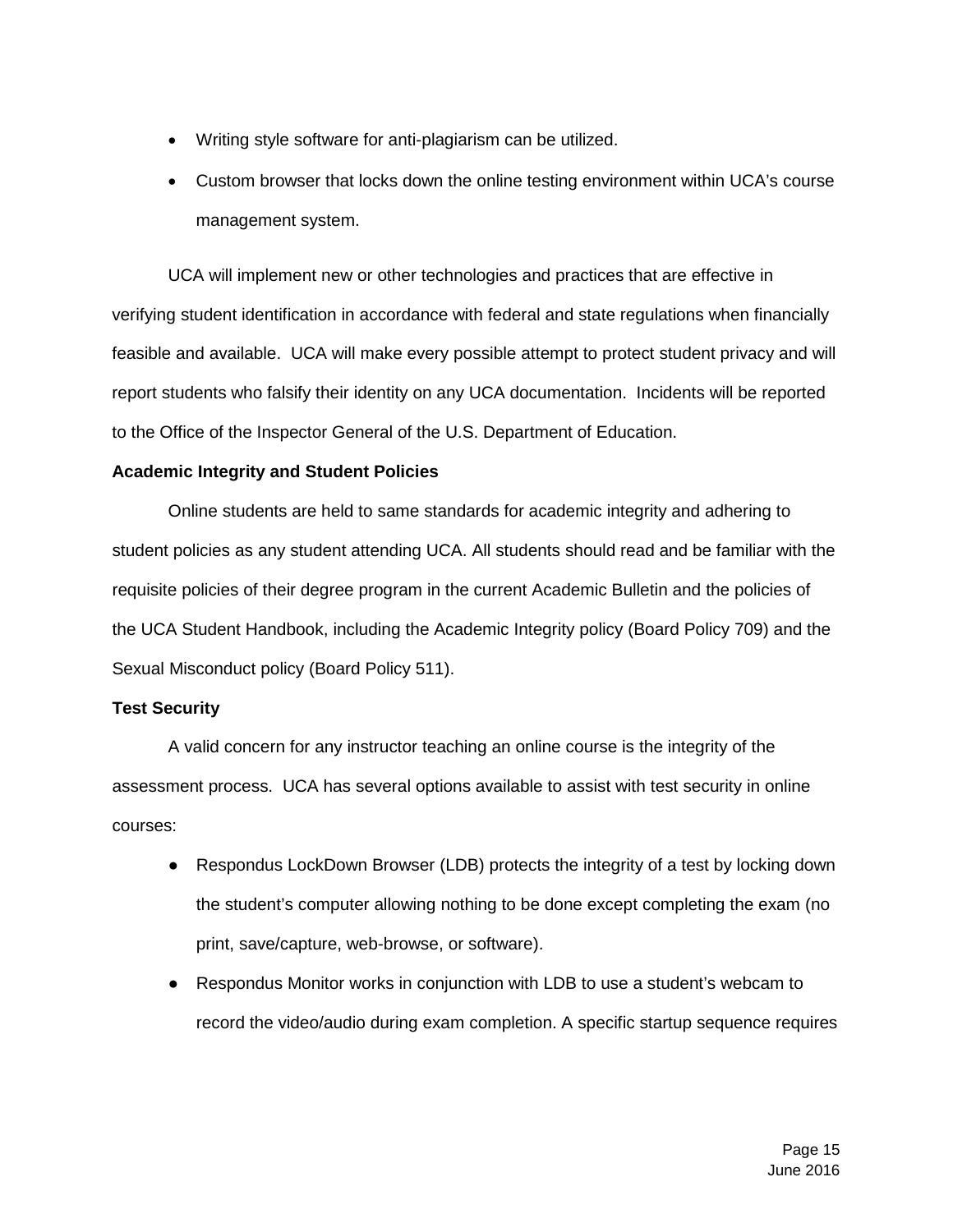a student photo with ID card, an environment check, and acceptance of academic integrity policy.

● Tegrity Remote Proctoring works separately from LDB, but they can work in partnership. It records the video/audio during exam completion, but is not required to continue. The startup sequence requires a student photo and acceptance of the course testing policy.

## <span id="page-15-0"></span>**Plagiarism**

• SafeAssign is a service that checks student papers against the Internet, ProQuest ABI/Inform database, institutional document archives (papers submitted at UCA), and SafeAssign's Global Reference Database (Blackboard students' voluntarily submitted work).

As new technologies become available and cost effective, UCA Online will evaluate these technologies with input for faculty, students, and the campus community.

## **UCA Online Tuition**

## <span id="page-15-2"></span><span id="page-15-1"></span>**UCA Online Undergraduate Tuition Rate**

An estimate of the undergraduate tuition and fees for online courses at UCA can be

found by visiting the Tuition & Fees Calculator at [http://uca.edu/studentaccounts/tuition-and-](http://uca.edu/studentaccounts/tuition-and-fees-calculator/)

#### [fees-calculator/.](http://uca.edu/studentaccounts/tuition-and-fees-calculator/)

#### <span id="page-15-3"></span>**UCA Online Graduate Tuition Rate**

<span id="page-15-4"></span>An estimate of the graduate tuition and fees for online courses at UCA can be found by visiting the Tuition & Fees Calculator at [http://uca.edu/studentaccounts/tuition-and-fees](http://uca.edu/studentaccounts/tuition-and-fees-calculator/)[calculator/.](http://uca.edu/studentaccounts/tuition-and-fees-calculator/)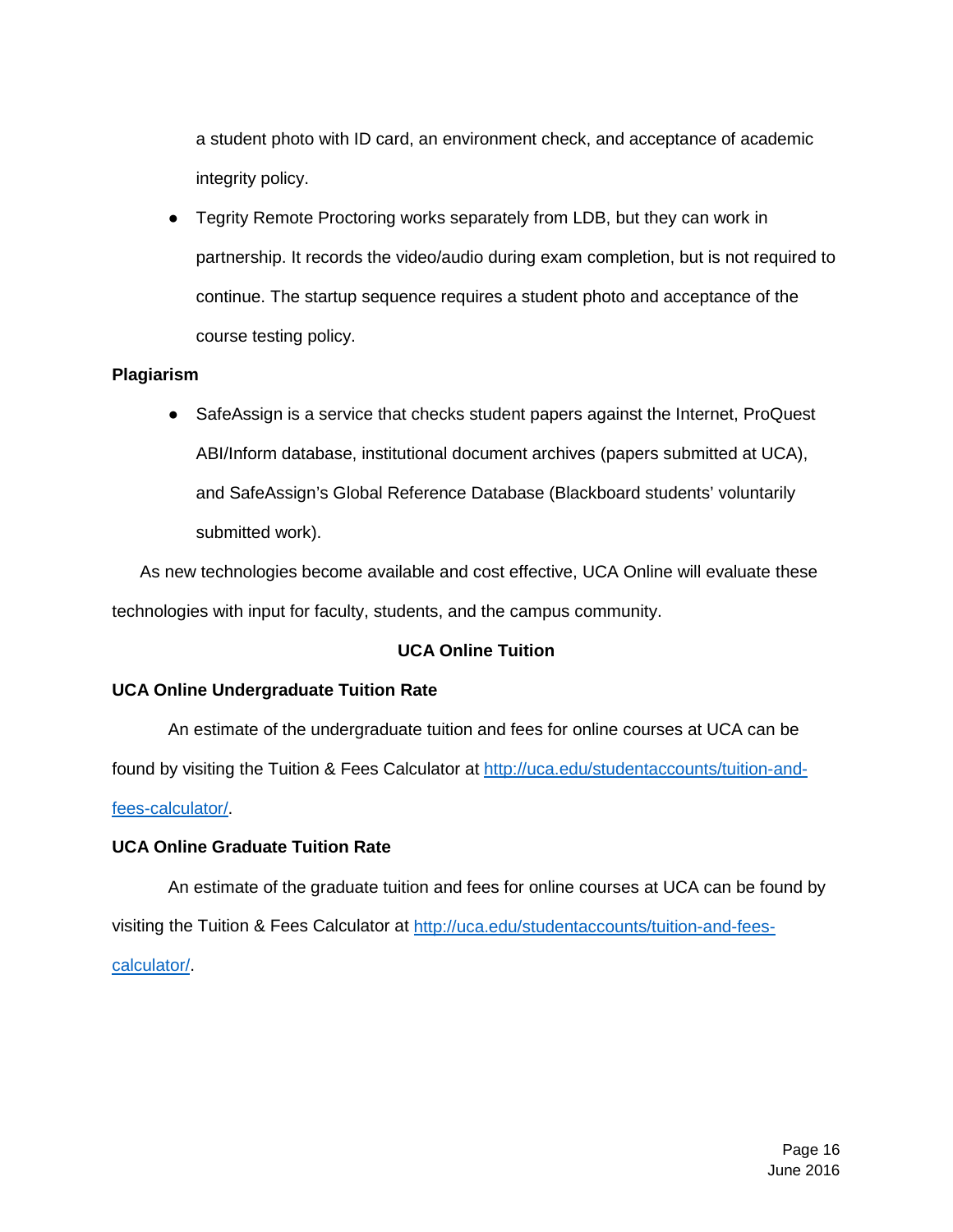## **Marketing**

## <span id="page-16-0"></span>**Objective**

To develop and implement a marketing plan designed to create awareness of UCA

online courses and programs and create enrollment for current online programs.

## <span id="page-16-1"></span>**Target Audience**

1. Potential students that need to complete a bachelor's degree:

<http://uca.edu/online/online-bachelors-degrees/>

2. Potential students seeking to earn a specialist, certificate, master's degree, or

doctoral degree:

<http://uca.edu/online/educational-specialist/>

<http://uca.edu/online/certificates/>

<http://uca.edu/online/online-masters-degrees/>

<http://uca.edu/online/masters-degrees/>

<http://uca.edu/online/doctoral-degrees/>

## <span id="page-16-2"></span>**Strategies**

## Print Postcard

• UCA Online postcard that can be distributed at community colleges, college fairs, and public events

## Print

• National and state association publications specific to program

## Direct Mail Postcards

• RN/BSN – Acquired mailing list of 35,497 Registered Nurses in Arkansas

## Digital Ads

• Create overall awareness of UCA online courses and programs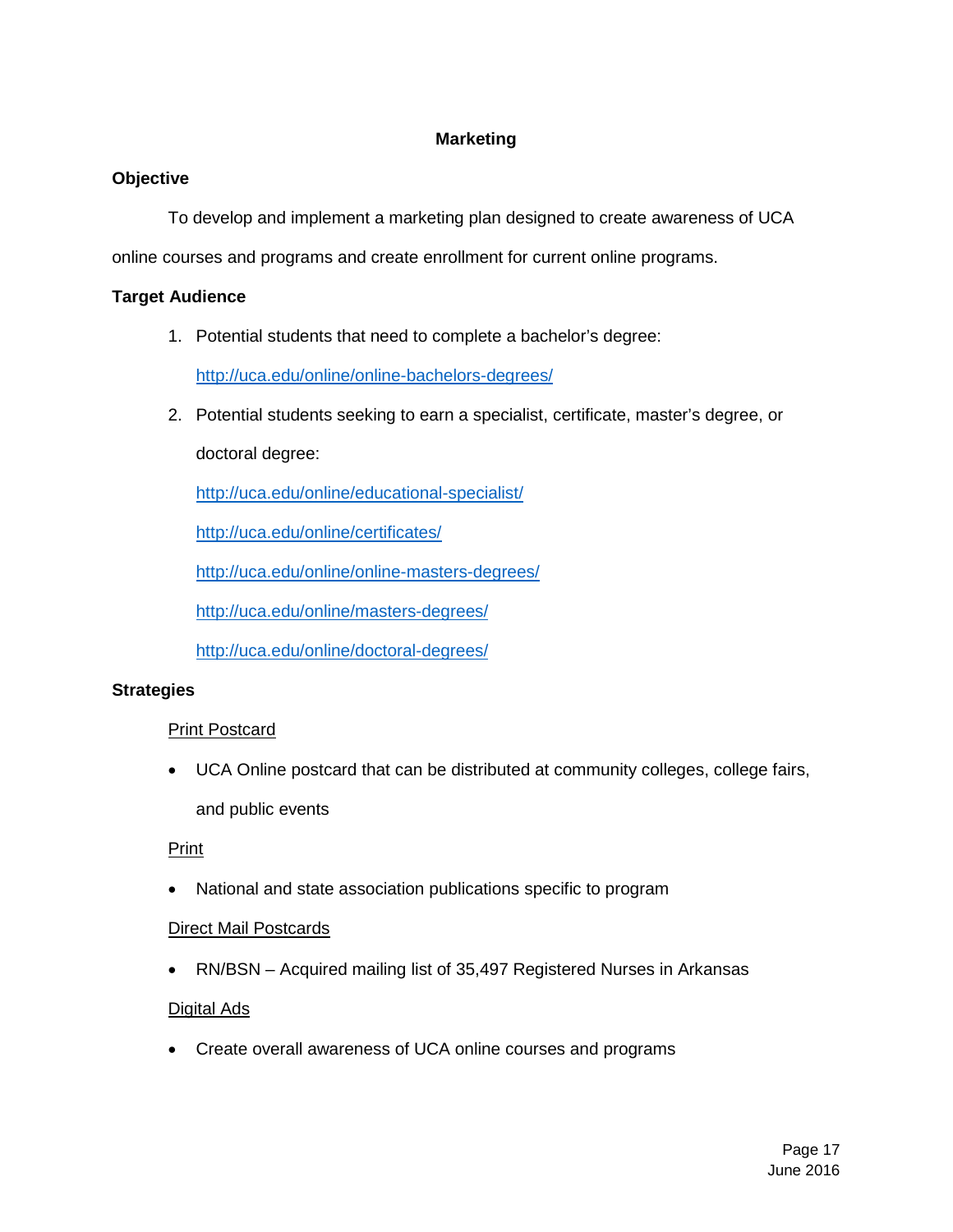# Potential Slogans

- Quality you expect UCA Online
- GO HERE. GO ANYWHERE. FROM ANYWHERE. GO UCA ONLINE.

## Radio

• Create overall awareness of UCA online courses and programs

# TV

• Create overall awareness of UCA online courses and programs

## Public Relations:

• New releases, interviews, etc.

## **Email**

• Recycled leads, alumni, etc.

## Articulation agreements

• Community College of the Air Force (CCAF) Little Rock Air Force Base

Internet Radio Advertising (Spotify, Pandora, etc.):

• Local areas where UCA has community college articulation agreements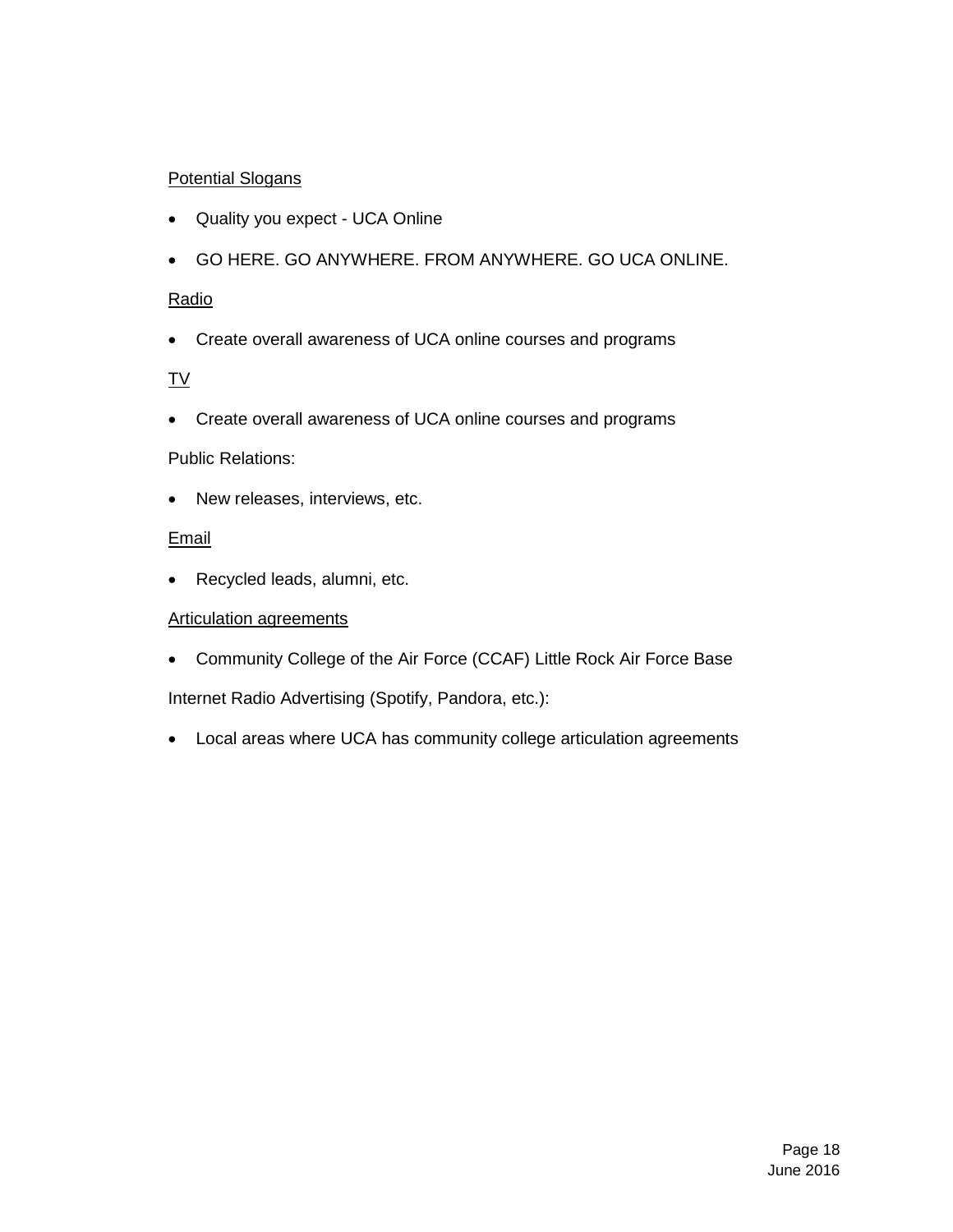# **Appendix A**

# Curriculum Forms

<span id="page-18-0"></span>The following attached curriculum forms are required to convert a course or program to online or hybrid delivery. The forms are also available from [http://uca.edu/panda/.](http://uca.edu/panda/)

- Curriculum Form U2-O, Undergraduate Curriculum Change: Conversion to Online or Hybrid Delivery
- Curriculum Form G2-O, Graduate Curriculum Change: Conversion to Online or Hybrid Delivery
- ADHE Form LON-13: Existing Program by Distance Education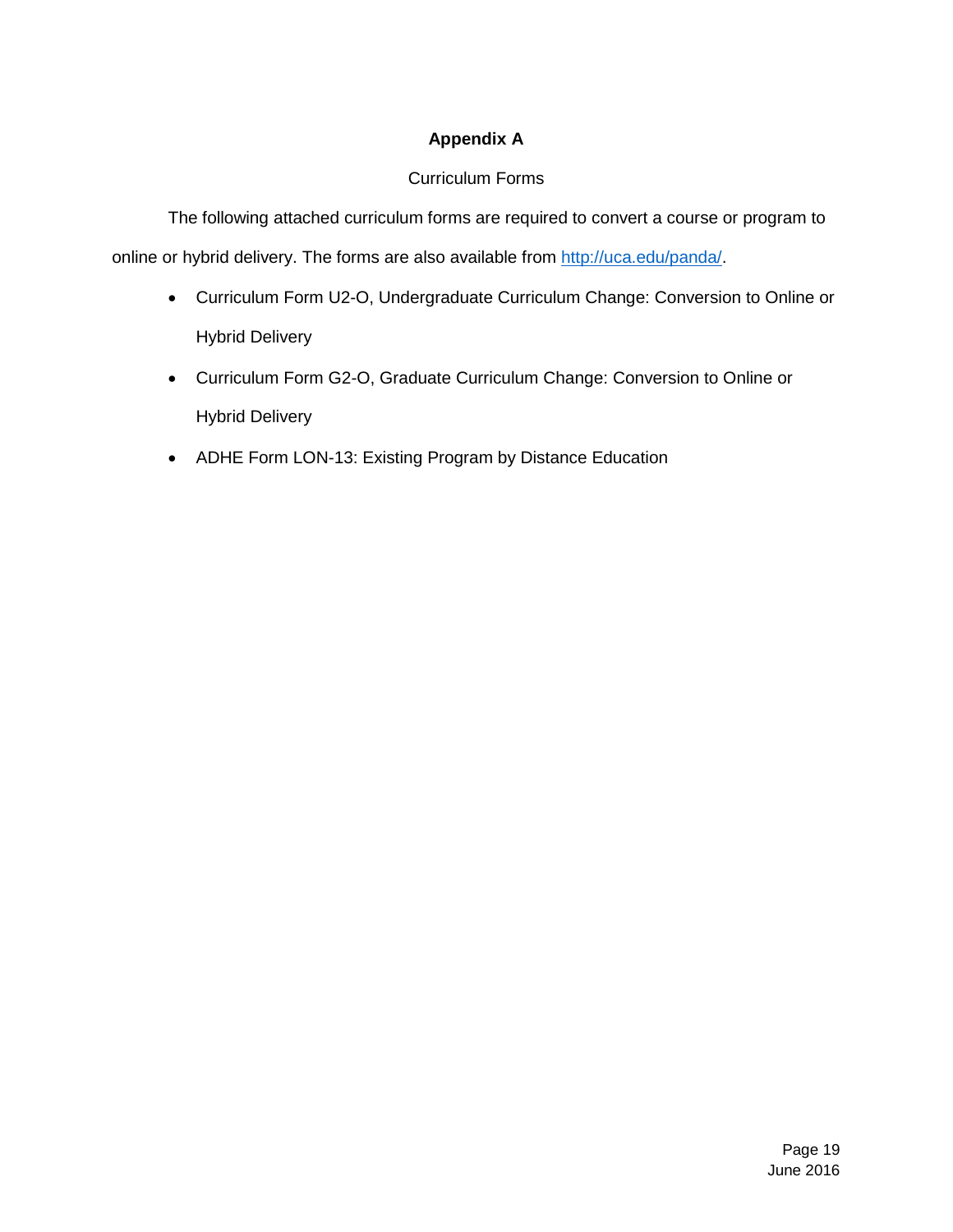# **Undergraduate Curriculum Change: Conversion to Online or Hybrid Delivery**

| Department/program/concentration:                                                                                                                                                                                                                                                                                                                                               |                                         | Date:                                                                                                                                                                                                                                                                                                                                                                                                                                                                                                                                            |      |
|---------------------------------------------------------------------------------------------------------------------------------------------------------------------------------------------------------------------------------------------------------------------------------------------------------------------------------------------------------------------------------|-----------------------------------------|--------------------------------------------------------------------------------------------------------------------------------------------------------------------------------------------------------------------------------------------------------------------------------------------------------------------------------------------------------------------------------------------------------------------------------------------------------------------------------------------------------------------------------------------------|------|
| Check one of the following and supply the requested information and documentation.                                                                                                                                                                                                                                                                                              |                                         |                                                                                                                                                                                                                                                                                                                                                                                                                                                                                                                                                  |      |
| Convert a degree or certificate program. Attach ADHE Form LON-13.                                                                                                                                                                                                                                                                                                               |                                         |                                                                                                                                                                                                                                                                                                                                                                                                                                                                                                                                                  |      |
| Program name:                                                                                                                                                                                                                                                                                                                                                                   |                                         |                                                                                                                                                                                                                                                                                                                                                                                                                                                                                                                                                  |      |
|                                                                                                                                                                                                                                                                                                                                                                                 |                                         | Is the program listed above new? Yes/No: If YES, simultaneously submit Curriculum Form U3.                                                                                                                                                                                                                                                                                                                                                                                                                                                       |      |
|                                                                                                                                                                                                                                                                                                                                                                                 |                                         | If the conversion affects another department, attach a signed letter from the department's chair describing the impact on the department.                                                                                                                                                                                                                                                                                                                                                                                                        |      |
|                                                                                                                                                                                                                                                                                                                                                                                 |                                         | Convert a course. Attach a justification/rationale for converting the course to online delivery.                                                                                                                                                                                                                                                                                                                                                                                                                                                 |      |
|                                                                                                                                                                                                                                                                                                                                                                                 | Course prefix and number: Course title: |                                                                                                                                                                                                                                                                                                                                                                                                                                                                                                                                                  |      |
| Is the course listed above new?                                                                                                                                                                                                                                                                                                                                                 |                                         | Yes/No: If YES, simultaneously submit Curriculum Form U1.                                                                                                                                                                                                                                                                                                                                                                                                                                                                                        |      |
| Will the program or course be fully online or a hybrid? (Check one.)                                                                                                                                                                                                                                                                                                            |                                         |                                                                                                                                                                                                                                                                                                                                                                                                                                                                                                                                                  |      |
|                                                                                                                                                                                                                                                                                                                                                                                 |                                         | <b>Online:</b> Any program or course that is completely online and requires no in-person meetings with the instructor or class. In-person<br>attendance may still be required for certain off-campus activities such as proctored exams, clinical experience, and internship hours.<br>Online courses emphasize student learning communities, computer-mediated communication, and active student learning.<br>Hybrid: Any program or course in which some portion of traditional "seat time" has been replaced by online academic activities. A |      |
| clinical experience, and internship hours.                                                                                                                                                                                                                                                                                                                                      |                                         | hybrid program or course would require at least one scheduled in-person session with the instructor or class, with the remaining<br>activities occurring online. In-person attendance may also be required for certain off-campus activities such as proctored exams,                                                                                                                                                                                                                                                                            |      |
|                                                                                                                                                                                                                                                                                                                                                                                 |                                         | If HYBRID, what percentage of the program requirements or the course content will be delivered online?                                                                                                                                                                                                                                                                                                                                                                                                                                           | %    |
|                                                                                                                                                                                                                                                                                                                                                                                 |                                         |                                                                                                                                                                                                                                                                                                                                                                                                                                                                                                                                                  |      |
| Recommended by the Department (action required)                                                                                                                                                                                                                                                                                                                                 |                                         | is any traditional on-campus course that includes onlines student resources, but no "seat time" is being replaced by online activities.<br>By signing below, the department assures that the proposed online/hybrid program or course will be developed following the Online/Hybrid                                                                                                                                                                                                                                                              |      |
| 1.                                                                                                                                                                                                                                                                                                                                                                              |                                         |                                                                                                                                                                                                                                                                                                                                                                                                                                                                                                                                                  |      |
| Department Curriculum Committee                                                                                                                                                                                                                                                                                                                                                 | Date                                    | Department Chair                                                                                                                                                                                                                                                                                                                                                                                                                                                                                                                                 | Date |
| Recommended by the College (action required)                                                                                                                                                                                                                                                                                                                                    |                                         |                                                                                                                                                                                                                                                                                                                                                                                                                                                                                                                                                  |      |
| 3.                                                                                                                                                                                                                                                                                                                                                                              |                                         |                                                                                                                                                                                                                                                                                                                                                                                                                                                                                                                                                  |      |
| College Curriculum & Assessment Committee                                                                                                                                                                                                                                                                                                                                       | Date                                    | College Dean                                                                                                                                                                                                                                                                                                                                                                                                                                                                                                                                     | Date |
| Recognized by University Councils (information only)<br>If NO, then not reviewed by the Professional Education Council                                                                                                                                                                                                                                                          | Yes/No:                                 | 5.<br>Professional Education Council                                                                                                                                                                                                                                                                                                                                                                                                                                                                                                             | Date |
|                                                                                                                                                                                                                                                                                                                                                                                 |                                         | 6.                                                                                                                                                                                                                                                                                                                                                                                                                                                                                                                                               |      |
| If YES, then not reviewed by the Undergraduate Council.                                                                                                                                                                                                                                                                                                                         | Yes/No:                                 | Undergraduate Council                                                                                                                                                                                                                                                                                                                                                                                                                                                                                                                            | Date |
|                                                                                                                                                                                                                                                                                                                                                                                 | Yes/No:                                 | 7.                                                                                                                                                                                                                                                                                                                                                                                                                                                                                                                                               |      |
| If NO, then not reviewed by the UCA Core Council.                                                                                                                                                                                                                                                                                                                               |                                         | UCA Core Council                                                                                                                                                                                                                                                                                                                                                                                                                                                                                                                                 | Date |
| Submit proposals to the appropriate university Council at least one month                                                                                                                                                                                                                                                                                                       |                                         | 8.                                                                                                                                                                                                                                                                                                                                                                                                                                                                                                                                               |      |
| before the meeting in which action is desired. Summer submissions may<br>not be considered until the fall term.                                                                                                                                                                                                                                                                 |                                         | Council of Deans                                                                                                                                                                                                                                                                                                                                                                                                                                                                                                                                 | Date |
| <b>Approved by</b>                                                                                                                                                                                                                                                                                                                                                              |                                         | <b>Recorded in Banner by</b>                                                                                                                                                                                                                                                                                                                                                                                                                                                                                                                     |      |
| Note: A web-enhanced course DOES NOT require review and approval through the curriculum development process. A web-enhanced course<br>Proposed effective date of change (term and year):<br>Course Development Process Guide.<br>Does the change affect a teacher education program?<br>Does the change only affect the UCA Core?<br>Does the change affect the UCA Core?<br>9. |                                         | 10.                                                                                                                                                                                                                                                                                                                                                                                                                                                                                                                                              |      |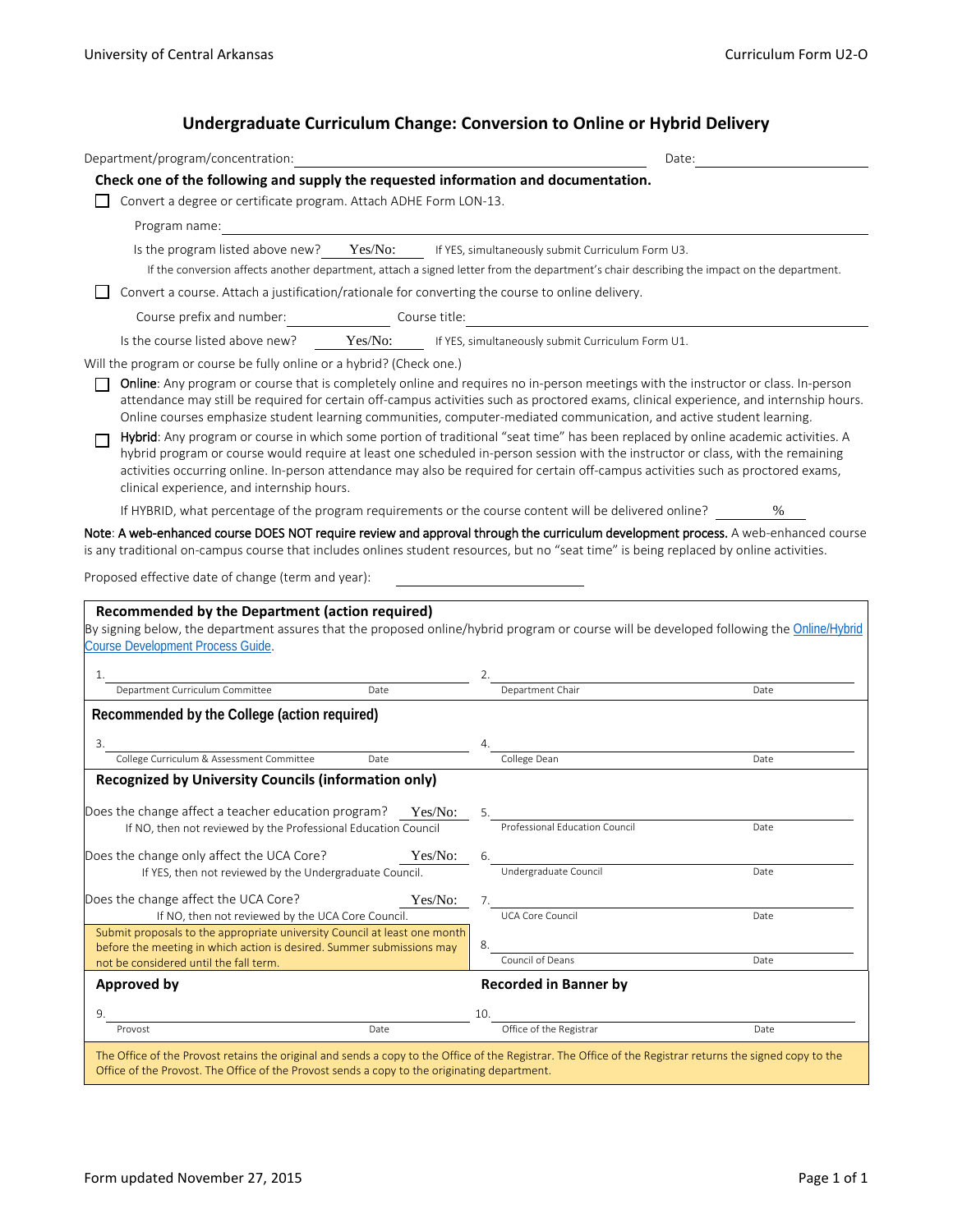# **Graduate Curriculum Change: Conversion to Online or Hybrid Delivery**

| Department/program/concentration:                                                                                                                                                                                                                                                                                                                                                                                                                                                                                                                                                                                                                                                                                                                                                                                                                                       |      |                                                                                                                                           | Date: |
|-------------------------------------------------------------------------------------------------------------------------------------------------------------------------------------------------------------------------------------------------------------------------------------------------------------------------------------------------------------------------------------------------------------------------------------------------------------------------------------------------------------------------------------------------------------------------------------------------------------------------------------------------------------------------------------------------------------------------------------------------------------------------------------------------------------------------------------------------------------------------|------|-------------------------------------------------------------------------------------------------------------------------------------------|-------|
| Check one of the following and supply the requested information and documentation.                                                                                                                                                                                                                                                                                                                                                                                                                                                                                                                                                                                                                                                                                                                                                                                      |      |                                                                                                                                           |       |
| Convert a degree or certificate program. Attach ADHE Form LON-13.                                                                                                                                                                                                                                                                                                                                                                                                                                                                                                                                                                                                                                                                                                                                                                                                       |      |                                                                                                                                           |       |
| Program name:                                                                                                                                                                                                                                                                                                                                                                                                                                                                                                                                                                                                                                                                                                                                                                                                                                                           |      |                                                                                                                                           |       |
| Is the program listed above new? Yes/No: If YES, simultaneously submit Curriculum Form G3.                                                                                                                                                                                                                                                                                                                                                                                                                                                                                                                                                                                                                                                                                                                                                                              |      |                                                                                                                                           |       |
|                                                                                                                                                                                                                                                                                                                                                                                                                                                                                                                                                                                                                                                                                                                                                                                                                                                                         |      | If the conversion affects another department, attach a signed letter from the department's chair describing the impact on the department. |       |
| Convert a course. Attach a justification/rationale for converting the course to online delivery.                                                                                                                                                                                                                                                                                                                                                                                                                                                                                                                                                                                                                                                                                                                                                                        |      |                                                                                                                                           |       |
| Course prefix and number: Course title:                                                                                                                                                                                                                                                                                                                                                                                                                                                                                                                                                                                                                                                                                                                                                                                                                                 |      |                                                                                                                                           |       |
| Is the course listed above new? Yes/No: If YES, simultaneously submit Curriculum Form G1.                                                                                                                                                                                                                                                                                                                                                                                                                                                                                                                                                                                                                                                                                                                                                                               |      |                                                                                                                                           |       |
| Will the program or course be fully online or a hybrid? (Check one.)                                                                                                                                                                                                                                                                                                                                                                                                                                                                                                                                                                                                                                                                                                                                                                                                    |      |                                                                                                                                           |       |
| <b>Online:</b> Any program or course that is completely online and requires no in-person meetings with the instructor or class. In-person<br>attendance may still be required for certain off-campus activities such as proctored exams, clinical experience, and internship hours.<br>Online courses emphasize student learning communities, computer-mediated communication, and active student learning.<br>Hybrid: Any program or course in which some portion of traditional "seat time" has been replaced by online academic activities. A<br>hybrid program or course would require at least one scheduled in-person session with the instructor or class, with the remaining<br>activities occurring online. In-person attendance may also be required for certain off-campus activities such as proctored exams,<br>clinical experience, and internship hours. |      |                                                                                                                                           | $\%$  |
| If HYBRID, what percentage of the program requirements or the course content will be delivered online?<br>Recommended by the Department (action required)                                                                                                                                                                                                                                                                                                                                                                                                                                                                                                                                                                                                                                                                                                               |      |                                                                                                                                           |       |
| Note: A web-enhanced course DOES NOT require review and approval through the curriculum development process. A web-enhanced course<br>is any traditional on-campus course that includes online student resources, but no "seat time" is being replaced by online activities.<br>Proposed effective date of change (term and year):<br>By signing below, the department assures that the proposed online/hybrid program or course will be developed following the Online/Hybrid                                                                                                                                                                                                                                                                                                                                                                                          |      |                                                                                                                                           |       |
| <b>Course Development Process Guide.</b>                                                                                                                                                                                                                                                                                                                                                                                                                                                                                                                                                                                                                                                                                                                                                                                                                                |      |                                                                                                                                           |       |
| 1.<br>Department Curriculum Committee                                                                                                                                                                                                                                                                                                                                                                                                                                                                                                                                                                                                                                                                                                                                                                                                                                   | Date | Department Chair                                                                                                                          | Date  |
| Recommended by the College (action required)<br>3.<br>College Curriculum & Assessment Committee                                                                                                                                                                                                                                                                                                                                                                                                                                                                                                                                                                                                                                                                                                                                                                         | Date | College Dean                                                                                                                              | Date  |
| <b>Recognized by University Councils (information only)</b>                                                                                                                                                                                                                                                                                                                                                                                                                                                                                                                                                                                                                                                                                                                                                                                                             |      |                                                                                                                                           |       |
| Does the change affect a teacher education program? Yes/No:                                                                                                                                                                                                                                                                                                                                                                                                                                                                                                                                                                                                                                                                                                                                                                                                             |      |                                                                                                                                           |       |
| If NO, then not reviewed by the Professional Education Council.                                                                                                                                                                                                                                                                                                                                                                                                                                                                                                                                                                                                                                                                                                                                                                                                         |      | Professional Education Council                                                                                                            | Date  |
| 6.                                                                                                                                                                                                                                                                                                                                                                                                                                                                                                                                                                                                                                                                                                                                                                                                                                                                      |      | 7.                                                                                                                                        |       |
| Graduate Council                                                                                                                                                                                                                                                                                                                                                                                                                                                                                                                                                                                                                                                                                                                                                                                                                                                        | Date | Council of Deans                                                                                                                          | Date  |
| Submit proposals to the appropriate university Council at least one month before the meeting at which action is desired. Summer submissions may not be<br>considered until the fall term.                                                                                                                                                                                                                                                                                                                                                                                                                                                                                                                                                                                                                                                                               |      |                                                                                                                                           |       |
| Approved by                                                                                                                                                                                                                                                                                                                                                                                                                                                                                                                                                                                                                                                                                                                                                                                                                                                             |      | <b>Recorded in Banner by</b>                                                                                                              |       |
| 8.                                                                                                                                                                                                                                                                                                                                                                                                                                                                                                                                                                                                                                                                                                                                                                                                                                                                      |      | 9.                                                                                                                                        |       |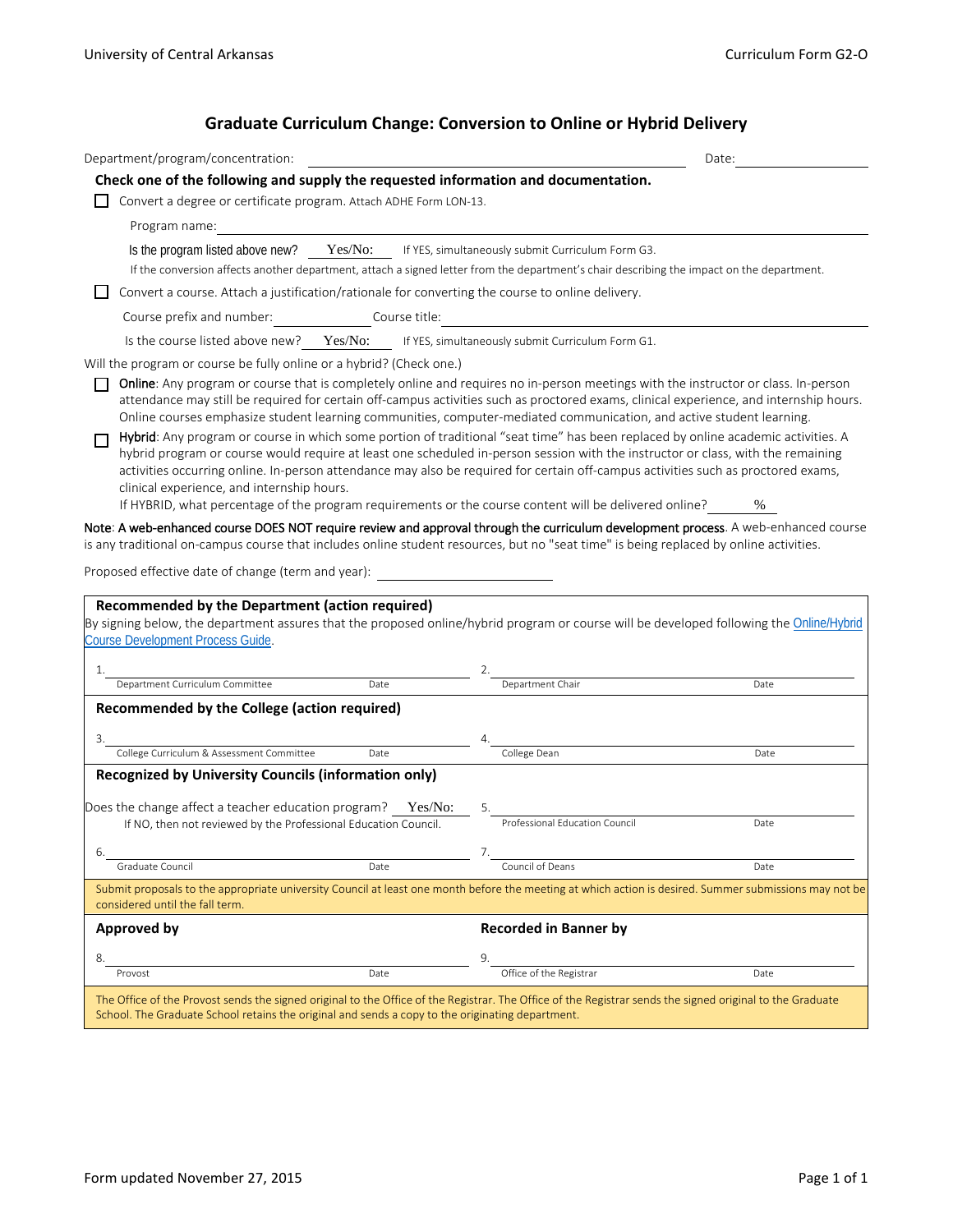# **LETTER OF NOTIFICATION – 13**

# **EXISTING CERTIFICATE OR DEGREE OFFERED VIA DISTANCE TECHNOLOGY**

Institutions with at least one certificate or degree program approved for distance technology by the Arkansas Higher Education Coordinating Board must submit Letter of Notification-13 to request approval to offer additional existing (on-campus) certificates or degrees via distance technology. The institution must submit to ADHE a copy of the email or other required notification to the Higher Learning Commission (HLC) about the proposed distance technology program. If HLC requires a focused visit for the proposed distance technology program, please submit the scheduled review date.

## **DEFINITIONS**

- Distance technology (e-learning) When technology is the primary mode of instruction for the course (at least 50% of the course content is delivered electronically).
- Distance instruction When a course does not have any significant site attendance, but less than 50% of the course is delivered electronically, e.g., correspondence courses.
- Distance program When at least 50% of the major courses are delivered via distance technology.

## **1. Institution submitting request**

University of Central Arkansas

## **2. Contact person/title**

Jonathan A. Glenn Associate Provost

#### **3. Phone number/e-mail address**

(501) 450-3126 jona@uca.edu

#### **4. Name of existing certificate or degree**

{Enter text here}

#### **5. Proposed effective date for distance technology delivery**

{Enter text here}

#### **6. CIP code and degree code**

{Enter text here}

## **PROGRAM INFORMATION**

#### **7. Reason for offering program by distance technology**

{Enter text here}

**8. List of courses (subject prefix, course number, title) in this certificate or degree currently offered by distance. Indicate which existing distance technology courses are taught by adjunct faculty.**

{Enter text here}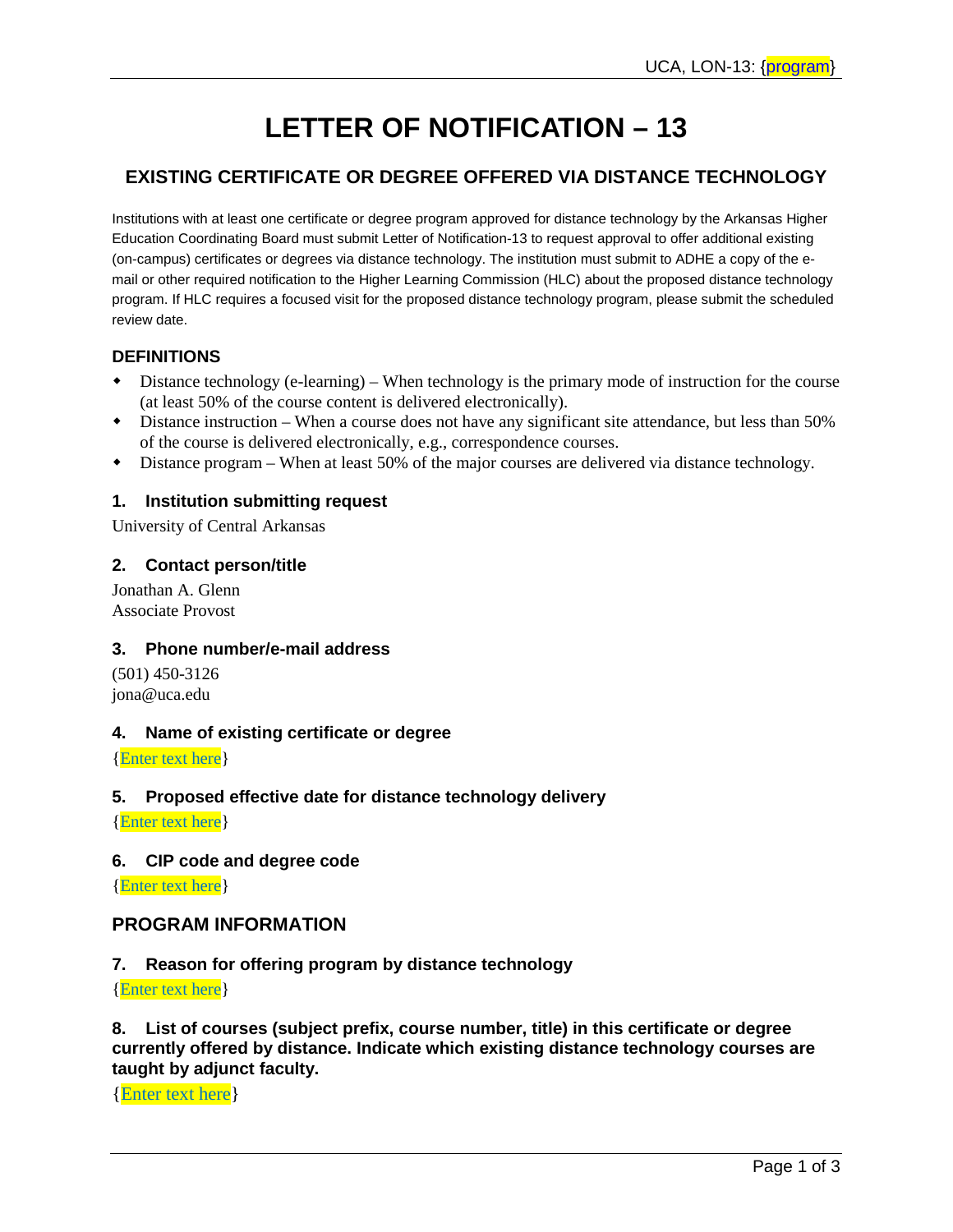**9. List of new courses and course descriptions for distance technology courses for the degree listed above. Indicate which new distance technology courses will be taught by adjunct faculty.**

{Enter text here}

**10. Provide the course syllabus for each distance technology course for the program listed above in an appendix and indicate the maximum class size for each distance course. Indicate the course delivery mode(s) and class interaction mode(s) for each distance technology course, using the categories listed in the tables below.**

| a. Course Delivery Modes               |  |  |  |
|----------------------------------------|--|--|--|
| Online                                 |  |  |  |
| Compressed-video (CIV)                 |  |  |  |
| Audio Conference                       |  |  |  |
| Video Conference                       |  |  |  |
| Web Conference                         |  |  |  |
| Blended delivery (identify components) |  |  |  |

| b. Class Interaction Modes |  |  |  |
|----------------------------|--|--|--|
| Electronic bulletin boards |  |  |  |
| Email                      |  |  |  |
| Telephone                  |  |  |  |
| Fax                        |  |  |  |
| Chat                       |  |  |  |
| <b>Blog</b>                |  |  |  |
| Other (specify)            |  |  |  |

{Enter text here}

**11. Discuss the provisions for instructor-student and student-student interaction that are included in the program design and the course syllabus.**

{Enter text here}

**12. Provide a semester-by-semester degree plan/course schedule for student access to all courses necessary to complete the program.**

{Enter text here}

**13. Provide a list of services that will be supplied by consortia partners or outsourced to another organization (faculty/instructional support, course materials, course management and delivery, library-related services, bookstore services, services providing information to students, technical services, administrative services, online payment arrangements, student privacy consideration, services related to orientation, advising, counseling or tutoring, etc.) Include the draft contract/Memorandum of Understanding (MOU) for each partner/organization offering faculty/instructional support**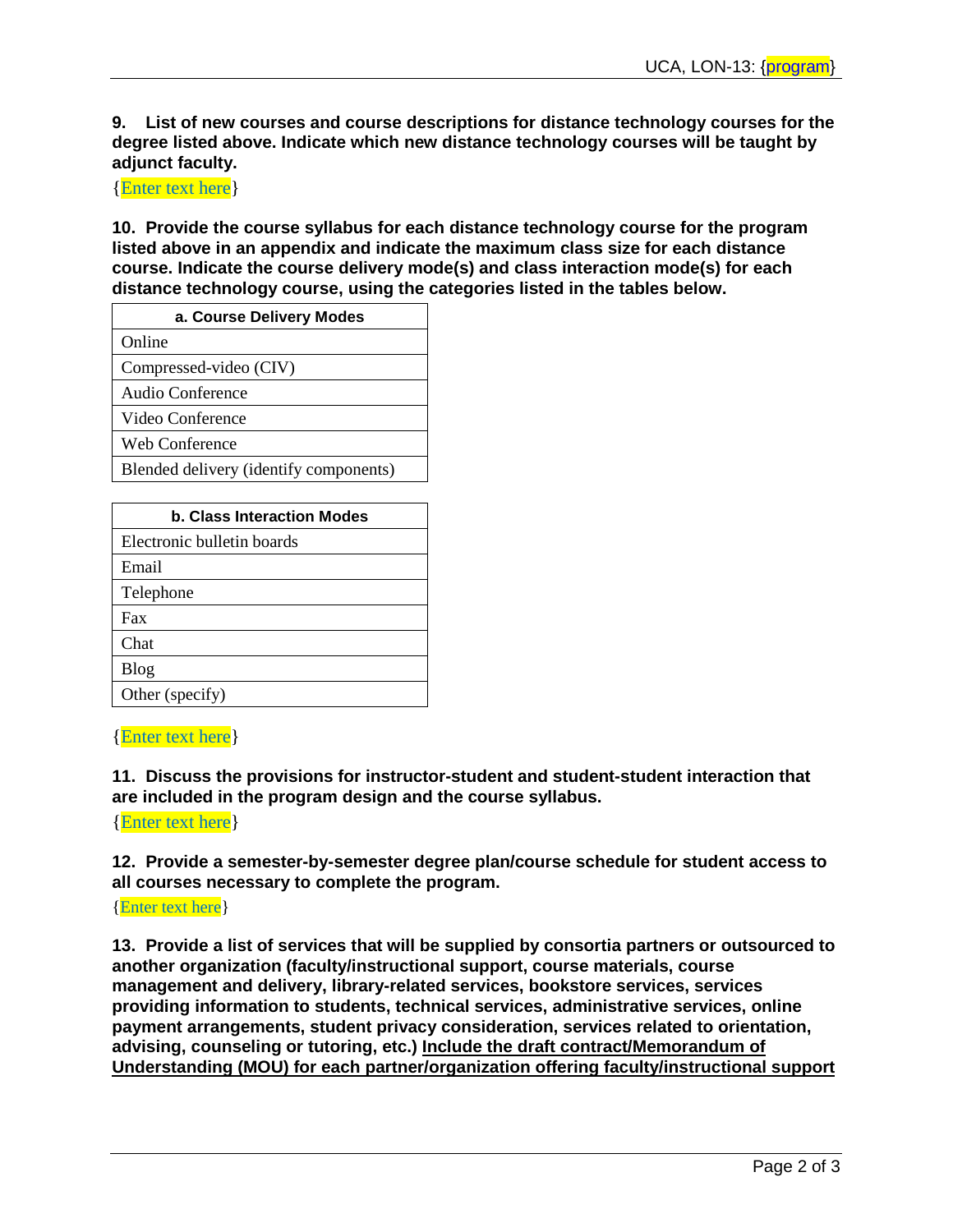**for the program. Submit final contract/MOU signed by partner institutions or organizations upon completion of ADHE proposal review.**

{Enter text or N/A here}

# **14. Estimate costs for the proposed distance technology program for the first 3 years. Include faculty release time costs for course/program planning and delivery.**

{Enter text here}

## **15. Provide institutional curriculum committee review/approval date for proposed distance technology program.**

Undergraduate/Graduate Council: {date of recommendation to approve} Council of Deans: {date of recommendation to approve}

## **16. Provide documentation that proposed program has been reviewed/approved for distance technology delivery by licensure/certification board/agency, if required. [HLC review, if required, must follow ADHE review and AHECB program approval.]**

No additional approvals are necessary. We are required to notify the Higher Learning Commission in the annual Institutional Update process (not by email).

{If other approvals are needed, so indicate here; otherwise delete this paragraph}

**17. Provide additional program information if requested by ADHE staff.**

If requested.

## **INSTITUTIONAL APPROVAL**

President/Chancellor Approval Date:

Board of Trustees Notification Date:

Chief Academic Officer:

SIGNATURE DATE

[UCA form updated 2016-02-05]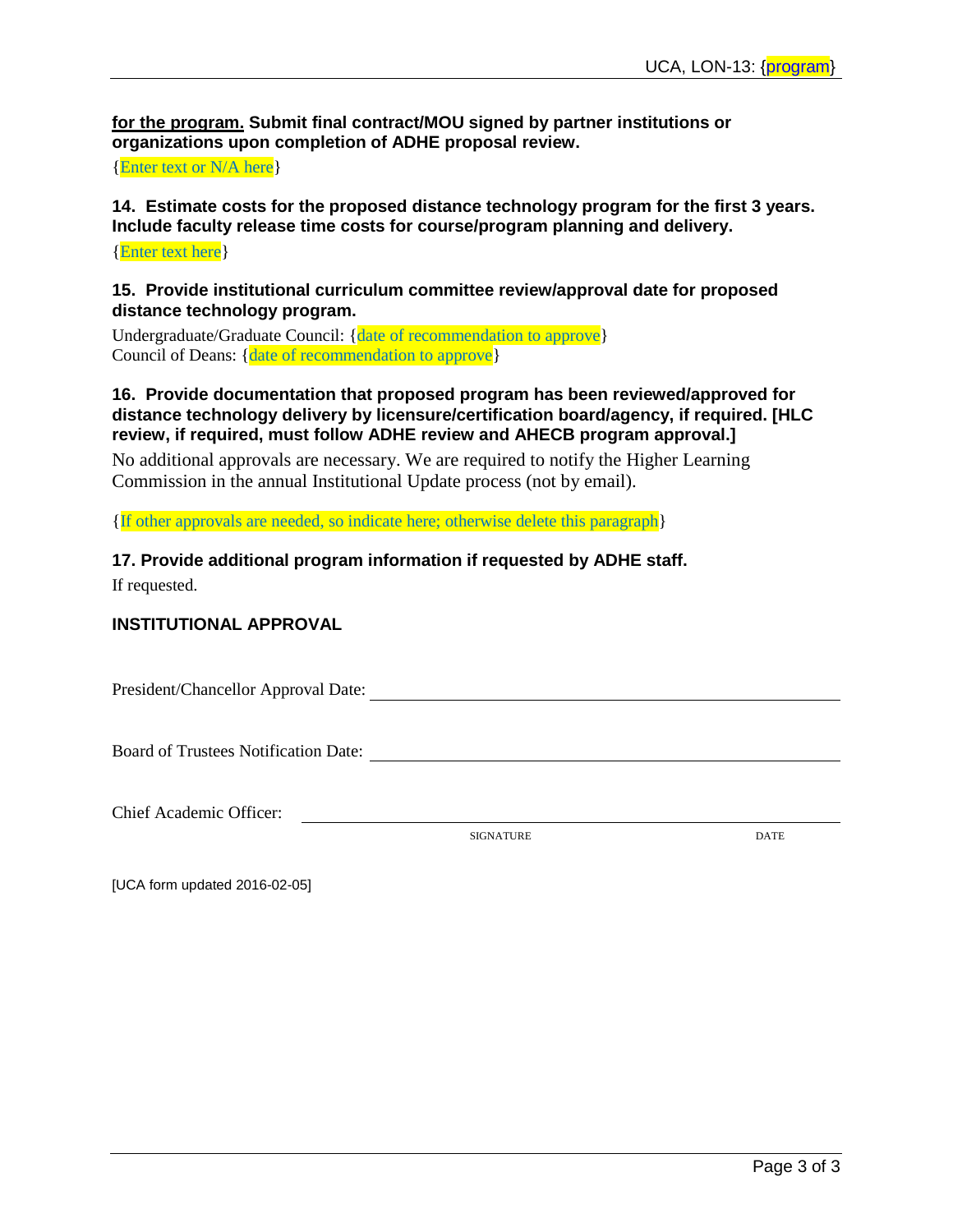## **Appendix B**

## Online/Hybrid Course Development Process

Goal of the Online/Hybrid Course Development Process: Provide a collaborative approach to online and hybrid course design and development that combines sound online pedagogy with the academic rigor and excellence expected of University of Central Arkansas courses.

If you are interested in developing and teaching an online course, please contact Online Learning at ucaonline@uca.edu.

## **PHASE I: PLANNING**

## **Step 1: Contact Online Learning.**

Contact Online Learning at least six month prior to the course being offered online.

## **Step 2: Initial meeting with your Instructional Designer.**

When your proposal is approved, you will receive an introductory email from your instructional designer. With the email, you will receive an Online Course Planning Grid. The Online Course Planning Grid is designed to help you begin thinking about how your course content will align with your learning objectives and assessments. Your instructional designer will meet with you initially to discuss the process for designing and developing your course.

## **Step 3: Course planning meeting with your Instructional Designer.**

During the planning meeting, you will discuss your course with your instructional designer. You will work together to divide your course into "modules" and to construct a timeline for design and development of your online/hybrid course. Once the time line is constructed, you will be asked to sign the timeline to show that you agree to complete the course within the allotted time. In addition, you will discuss the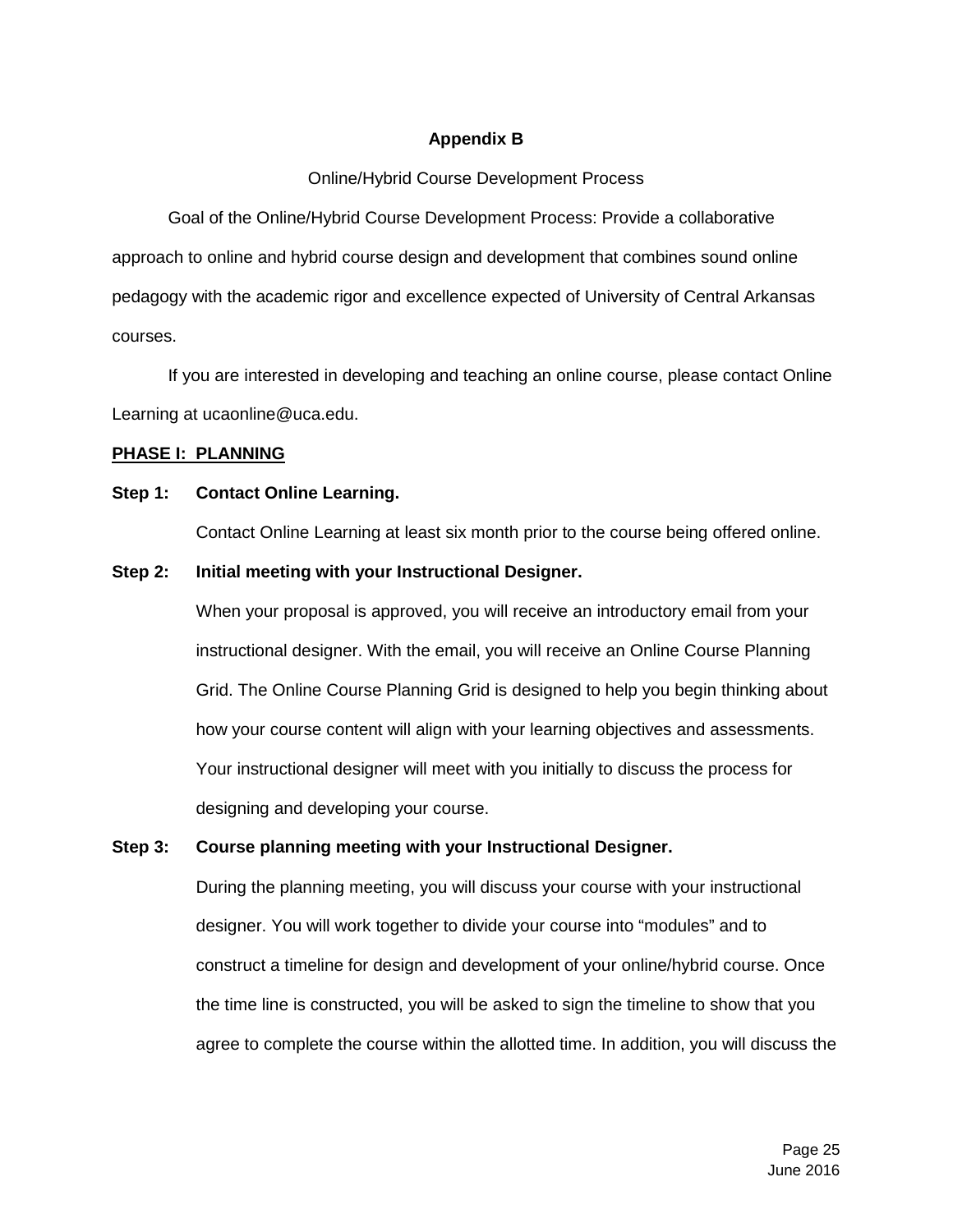course planning grid, course goals, course objectives, and developing module level objectives.

#### **Step 4: Complete Online Course Planning Grids.**

Begin planning your course by writing the learning objectives/outcomes for your first module. Next, you should focus on identifying the learning activities and interactions (how students will interact with you, each other and the content), resources and materials, and what assessment measures you think best fit your module and learning objectives. Do not focus on using specific technology or tools. Focus on identifying the key elements to create a positive, rigorous learning experience for your students. If you have questions, contact your instructional designer.

#### **PHASE II. DESIGN, DEVELOPMENT AND SUPPORT**

## **Step 5: Meet with your Instructional Designer.**

During this meeting, you and your instructional designer will set-up your practice course with the online/hybrid interface structure. During this meeting, you will start the construction of your online/hybrid course using the Online Course Planning Grid you have completed. You and your instructional designer will discuss your course goals and begin to plan the design of your course. You will also discuss instructional technologies and strategies that may be employed to support the course learning objectives. Your instructional designer can give you examples to illustrate some of the possibilities.

#### **Step 6: Develop course content.**

Based on the Online/Hybrid Course Planning Grid and consultation with your instructional designer, your next step is to develop your course content. Your instructional designer will work with you on the design of the modules as needed. If you are unfamiliar with a particular technology that would suit your course, your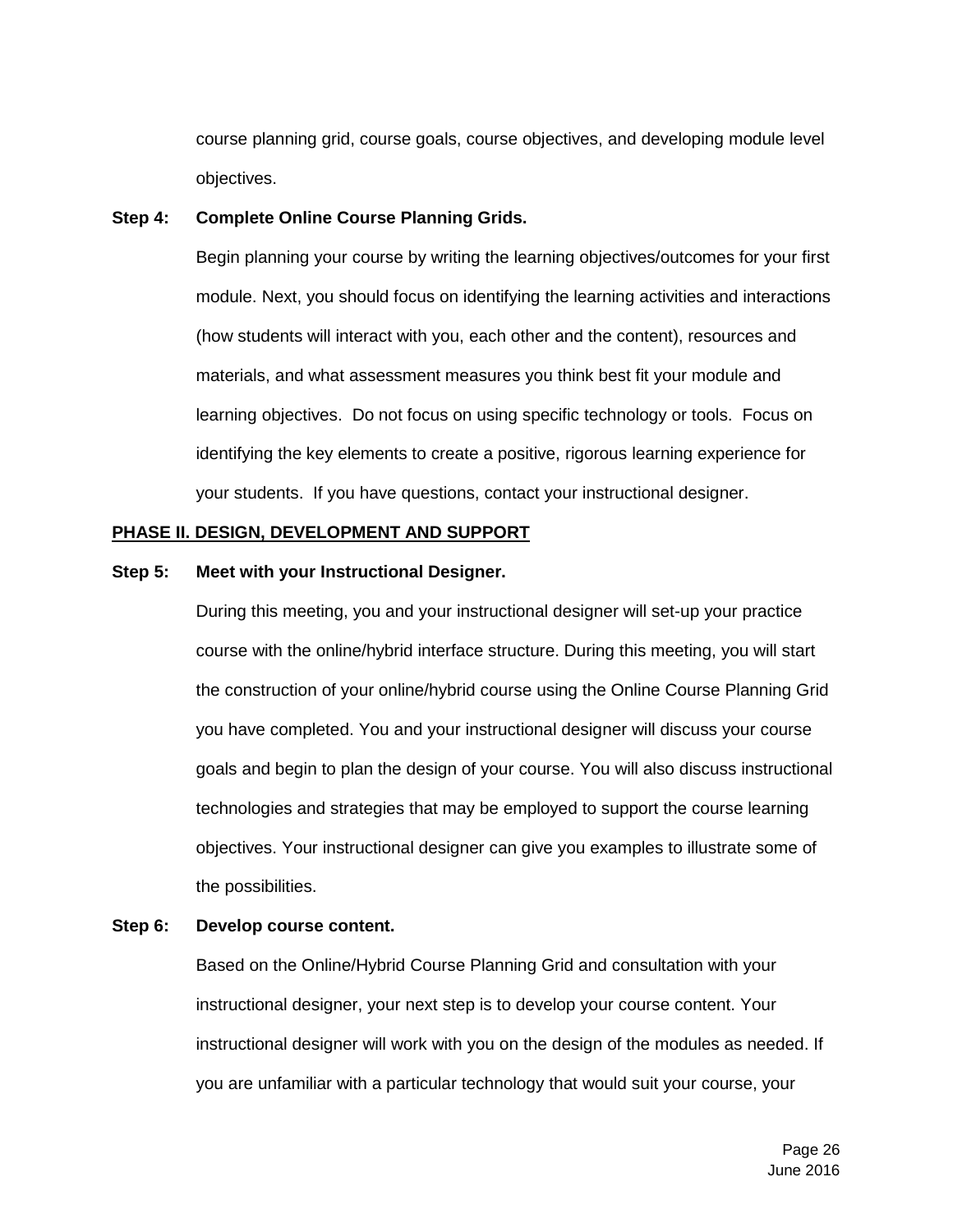instructional designer can provide training on that technology. Some content may already be identified (such as a course syllabus) and may only need to be added to Blackboard. Some material may not be in a format optimized for online/hybrid learning. With the support of your instructional designer, you may need to develop additional content (e.g. narrated presentations, instructional videos, learning objects). *You will cycle between steps four, five, and six multiple times prior to moving to step seven.*

#### **Step 7: Finalize and review your online course.**

Based on your course content, customize the information your instructional designer imported into your "Getting Started" section in Blackboard. Also, verify that all assignments have clearly indicated due dates and point values. Make sure that your grade book reflects these point values. You will review all of your tests to verify the answers are correct. Before moving on to the next step, assess your course using the Checklist for Online/Hybrid Courses which will be provided by your instructional designer.

#### **PHASE III. QUALITY ASSURANCE**

#### **Step 8: Initial course review**.

An instructional designer will also utilize the Checklist for Online/Hybrid Courses to review your online course for essential elements. At this point, your instructional designer will also log into your course and check images, links, multimedia components, assignments submission, etc.

#### **Step 9: Teach your online or hybrid course.**

If you have questions, concerns or problems while teaching an online course contact your instructional designer. Keep a log of issues, concerns, problems and successes that arise while teaching your course for the first time. Your instructional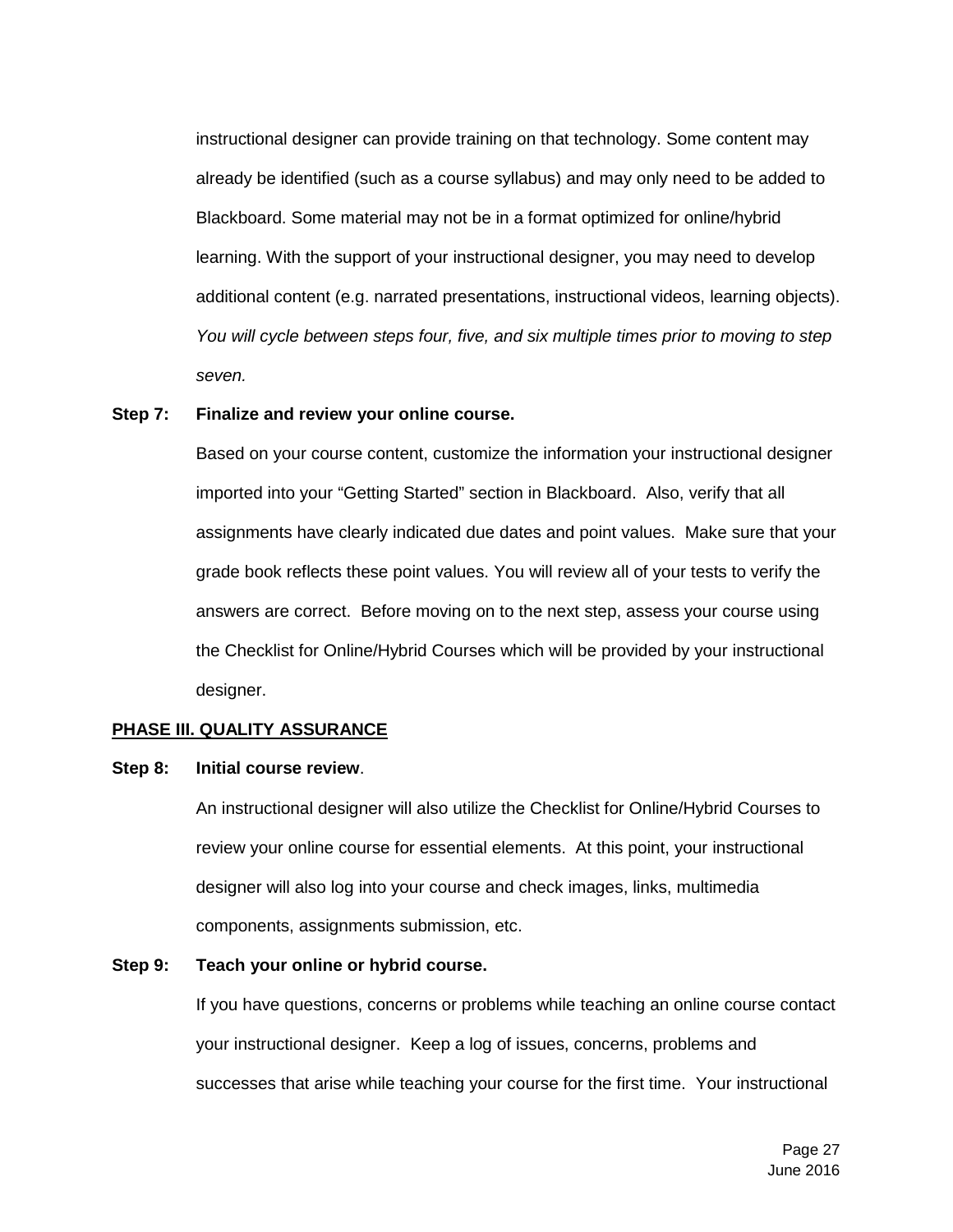designer can meet with you at the end of the semester and assist you in addressing problems or concerns.

## **Step 10: Revise your online or hybrid course as necessary.**

Meet with your instructional designer to discuss items included in your log (Step 9). Revise your course as needed. As you make changes, be sure that your objectives, materials and activities continue to be aligned and are updated in the Online/Hybrid Course Planning Grid. Once you have completed your updates, notify your instructional designer so he/she can review your course.

## **Step 11: UCA Online Quality Assurance.**

After the course has been taught at least three times, the second step will be a review of the online course by a designated team utilizing the UCA Quality Guidelines Rubric that weighs course design, course structure/organization, student support, interactions, collaboration, alignment of learning objectives with instructional strategies, resources, and assessments. The QA process does not review course content. Online courses should undergo a full review every 3-5 years.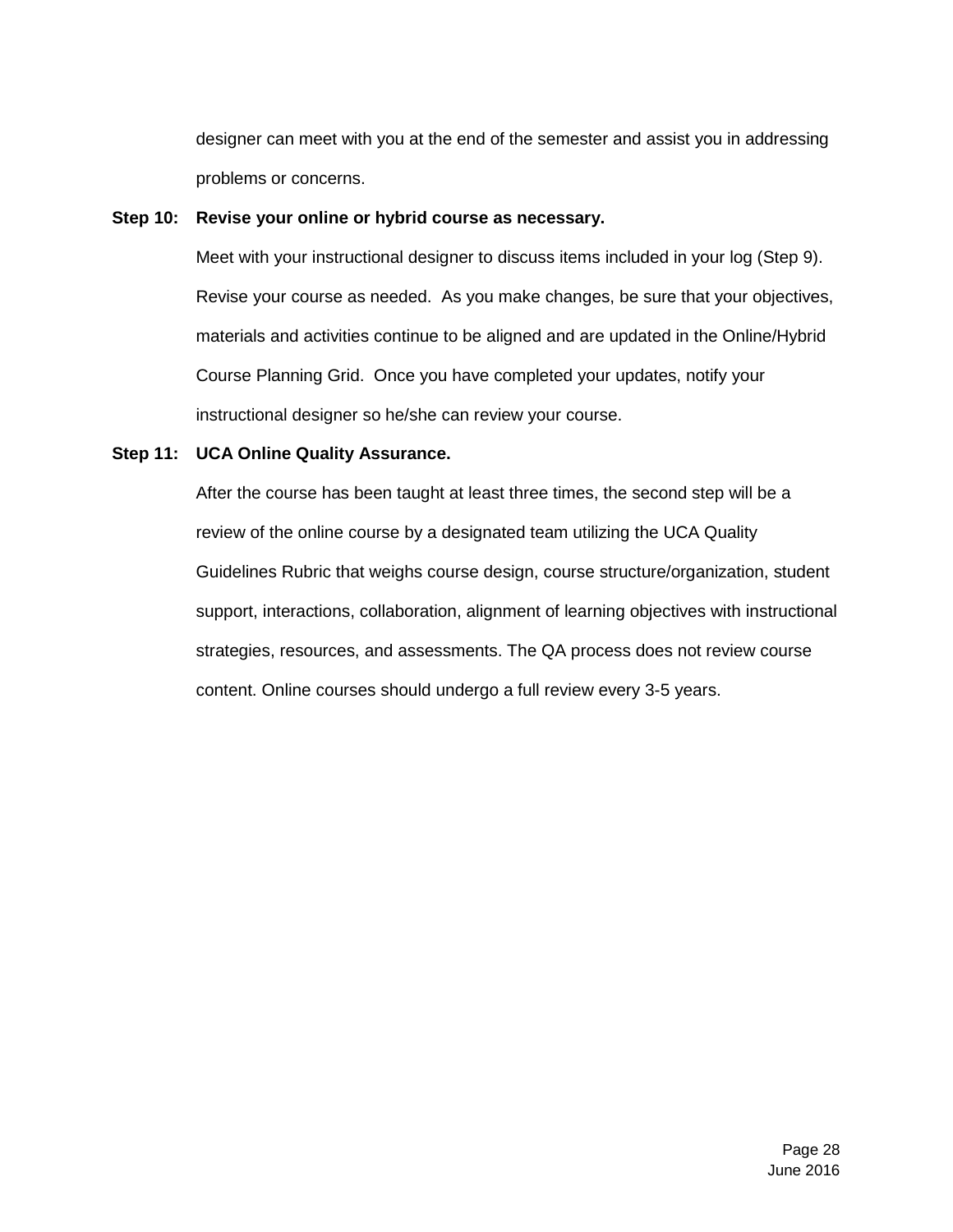# **Appendix C**

# Course Planning Grid

| <b>Objectives/Outcomes</b>                                                                                                                                                                                                                                    | <b>Learning Activities and</b><br><b>Interactions</b>                                                                                                                                                                                                                                                                                                                                                                  | Resources, Materials, &<br><b>Technologies</b>                                                                                                              | <b>Assessment and</b><br><b>Measurement</b>                                                                                                                              |
|---------------------------------------------------------------------------------------------------------------------------------------------------------------------------------------------------------------------------------------------------------------|------------------------------------------------------------------------------------------------------------------------------------------------------------------------------------------------------------------------------------------------------------------------------------------------------------------------------------------------------------------------------------------------------------------------|-------------------------------------------------------------------------------------------------------------------------------------------------------------|--------------------------------------------------------------------------------------------------------------------------------------------------------------------------|
| • What should students be able<br>to do by the end of this<br>module?<br>• What connections should<br>students recognize and make?<br>• What changes/values do you<br>hope students will adopt?<br>• What could or should students<br>learn about themselves? | • How will you scaffold selected<br>learning activities?<br>• What kinds of "doing" and<br>"observing" experiences do<br>students need?<br>• What ideas and associations<br>to the real world are significant<br>for students to learn?<br>• What kinds of reflective<br>dialogue will help students<br>make sense of the content?<br>• Interactions: Student-Content,<br>Student-Student, and Student-<br>Instructor? | • What content will you provide?<br>• What resources will students<br>need to support each learning<br>activity?<br>• What key information is<br>important? | • How will students demonstrate<br>their understanding of the<br>stated objectives/outcomes?<br>• What criteria and standards<br>will be used to assess student<br>work? |
|                                                                                                                                                                                                                                                               |                                                                                                                                                                                                                                                                                                                                                                                                                        |                                                                                                                                                             |                                                                                                                                                                          |
|                                                                                                                                                                                                                                                               |                                                                                                                                                                                                                                                                                                                                                                                                                        |                                                                                                                                                             |                                                                                                                                                                          |
|                                                                                                                                                                                                                                                               |                                                                                                                                                                                                                                                                                                                                                                                                                        |                                                                                                                                                             |                                                                                                                                                                          |
|                                                                                                                                                                                                                                                               |                                                                                                                                                                                                                                                                                                                                                                                                                        |                                                                                                                                                             |                                                                                                                                                                          |
|                                                                                                                                                                                                                                                               |                                                                                                                                                                                                                                                                                                                                                                                                                        |                                                                                                                                                             |                                                                                                                                                                          |
|                                                                                                                                                                                                                                                               |                                                                                                                                                                                                                                                                                                                                                                                                                        |                                                                                                                                                             |                                                                                                                                                                          |
|                                                                                                                                                                                                                                                               |                                                                                                                                                                                                                                                                                                                                                                                                                        |                                                                                                                                                             |                                                                                                                                                                          |
|                                                                                                                                                                                                                                                               |                                                                                                                                                                                                                                                                                                                                                                                                                        |                                                                                                                                                             |                                                                                                                                                                          |
|                                                                                                                                                                                                                                                               |                                                                                                                                                                                                                                                                                                                                                                                                                        |                                                                                                                                                             |                                                                                                                                                                          |
|                                                                                                                                                                                                                                                               |                                                                                                                                                                                                                                                                                                                                                                                                                        |                                                                                                                                                             |                                                                                                                                                                          |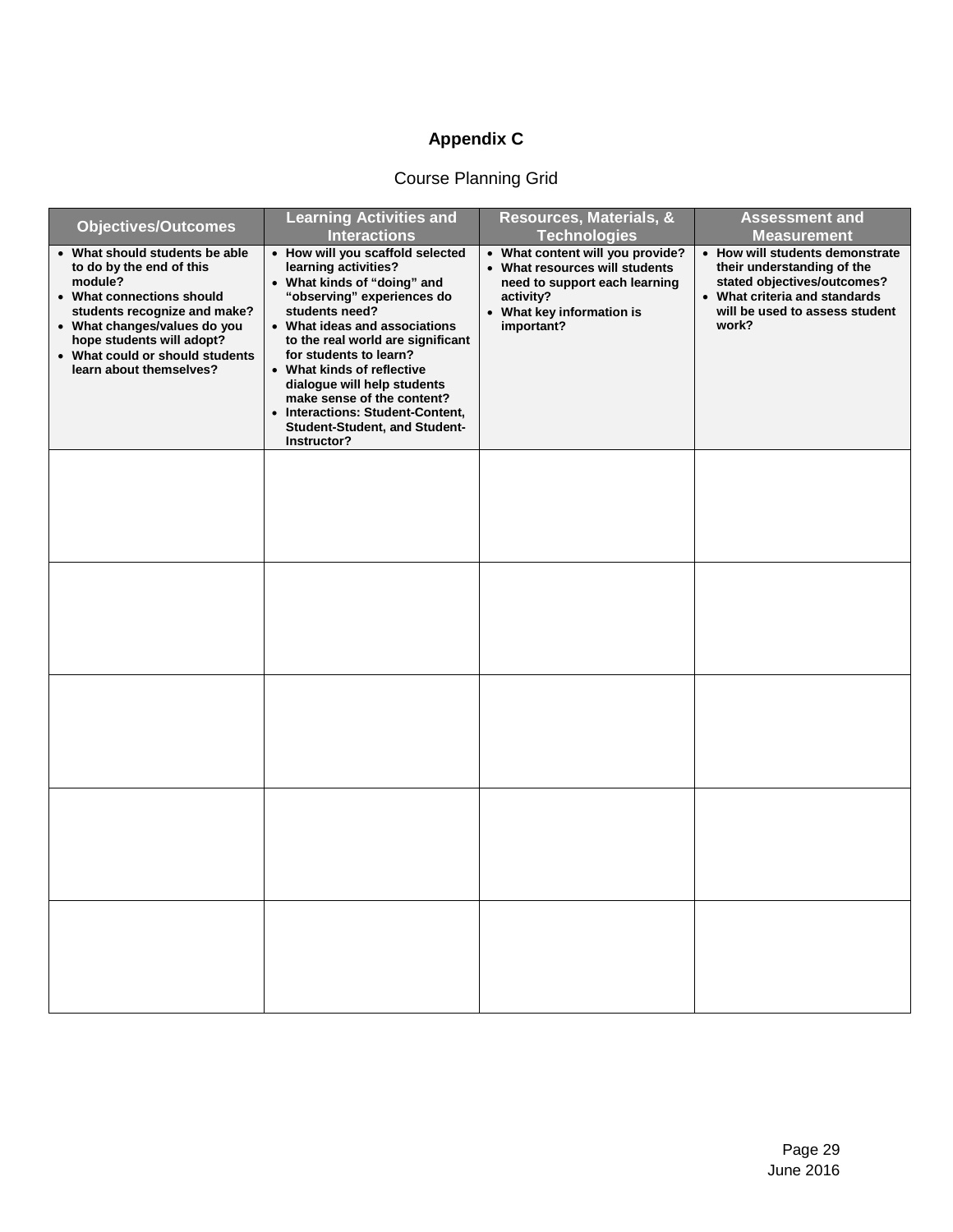## **Appendix D**

## Checklist for Online Courses

Like traditional face-to-face courses, online and hybrid courses should be academically

rigorous, encourage critical thinking, exhibit strong instructor presence, and develop a sense of

academic community. Online courses should encourage interaction and collaboration, key

components that distinguishes them from "correspondence courses." Online and hybrid courses

should be designed following research based standards to offer the optimal environment for

student success. The following list of components is essential in online and hybrid courses and

is derived from the research based Quality Matters standards.

#### Essential Components

- $\Box$  A welcome statement appears in the "Announcements" section when the course begins. This statement includes instructions for students on how to access the "Getting Started" section.
- □ The "Getting Started" section contains:
	- o The structure of themes/units/modules within the course.
- □ Navigational links/buttons in the left navigation panel are limited and clearly indicate what will be found in each area. The UCA Online interface used is (with additional areas as needed):
	- o Home Page/Announcements
	- o Getting Started (syllabus and general course information)
	- o Online Classroom (course content & assignments)
	- o Discussion Board (link to discussion topics)
	- o My Grades (link to gradebook)

Adhering to the UCA interface structure minimizes confusion for students taking multiple online courses. A UCA interface has been developed to assist with this structure.

- $\Box$  The grading policy is clearly articulated. Any rubrics or other measures used for assessment are available to students.
- $\Box$  Content is divided into themes/units/modules and stored in separate folders inside the "Online Classroom" area.
- $\Box$  Each theme/unit/module includes clearly stated, measurable learning objectives (these are separate from course learning goals or objectives).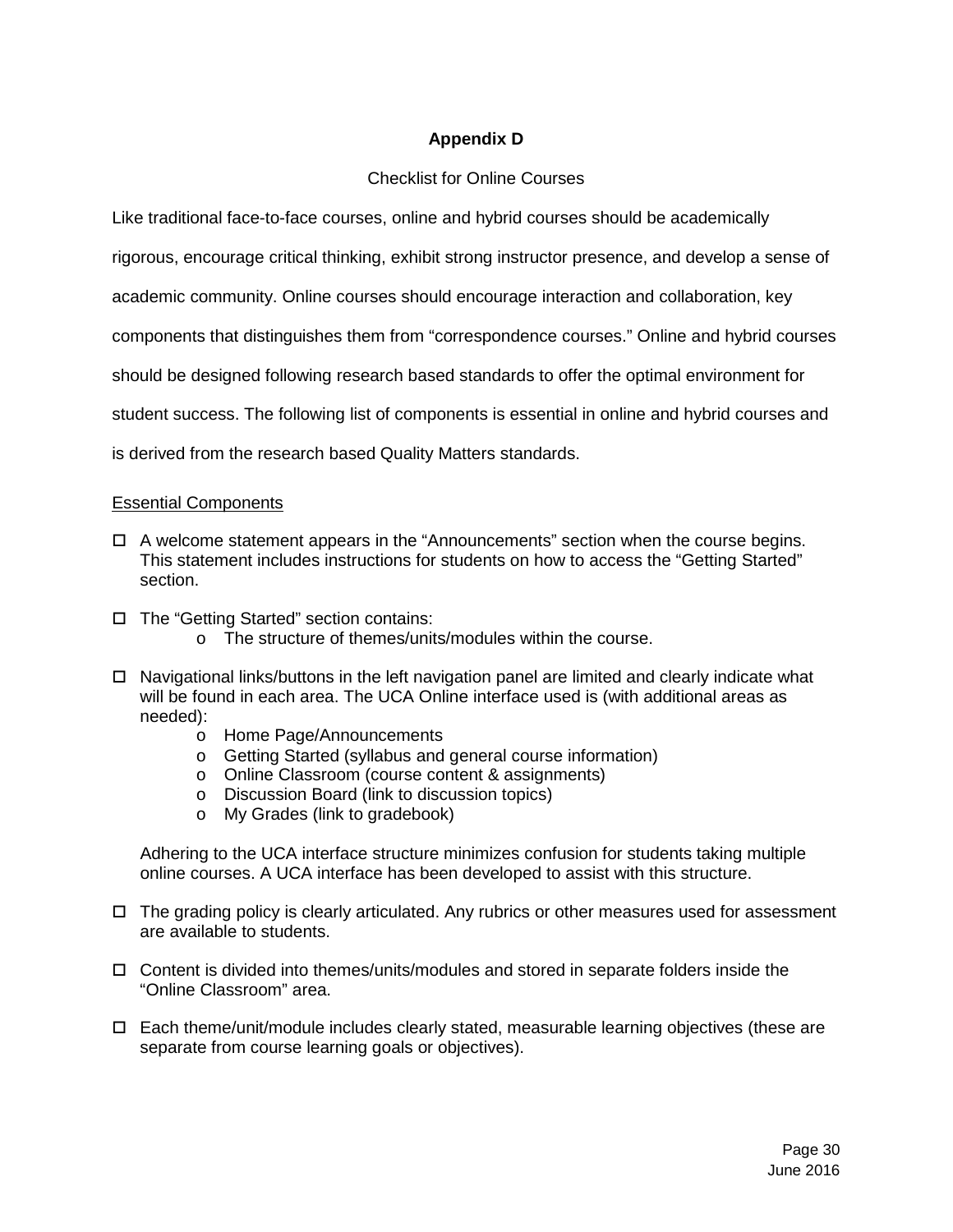- $\Box$  For each learning objective, corresponding instructional materials (and the location of the content within) are clearly indicated.
- $\Box$  As the subject matter expert, the instructor is present in some of the instructional materials (via recorded lecture, interactive notes, etc.…).
- $\Box$  Instructional materials are accessible to students regardless of Internet connection speed. Links and instructions are provided for any required plug-ins.
- $\Box$  A variety of learning activities that foster instructor-student, content-student and studentstudent interaction are included in each unit/module. These learning activities must directly relate to the stated learning objectives and align with the assessments.
- $\Box$  Methods for submitting student work are appropriate for current online environment (eg. projects submitted via Blackboard "Assignment" and not in person).
- $\Box$  A statement lists clear standards for instructor response and availability (virtual office hours, turn-around time for email, grade posting, etc.).
- $\Box$  The course design prompts the instructor to be present, active, and engaged with the students.
- Course material and assignments are accessible to students with disabilities. Alternatives are provided to auditory or visual content.
- $\Box$  Expectations for students (how often expected to check Blackboard, email, professionalism in communication, etc...) are clearly articulated in terms of how to succeed in the course.

#### Recommended Components

- $\Box$  Netiquette expectations with regard to discussions and email communication are clearly stated.
- $\Box$  The self-introduction by the instructor creates a sense of community between the instructor and the students. It presents the instructor as professional as well as approachable.
- $\Box$  Students are requested to introduce themselves to the class or other "ice breaker" activity.
- □ Minimum technology requirements, minimum student skills, and, if applicable, prerequisite knowledge in the discipline, are clearly stated.
- $\Box$  "Self-check" or practice types of assignments are provided for quick student feedback.
- $\Box$  The purpose of the course elements (content, instructional methods, technologies, and course materials) is evident.
- $\Box$  The instructional materials are consistent in organization and presentation.
- $\Box$  All resources and materials used in the online course are appropriately cited.